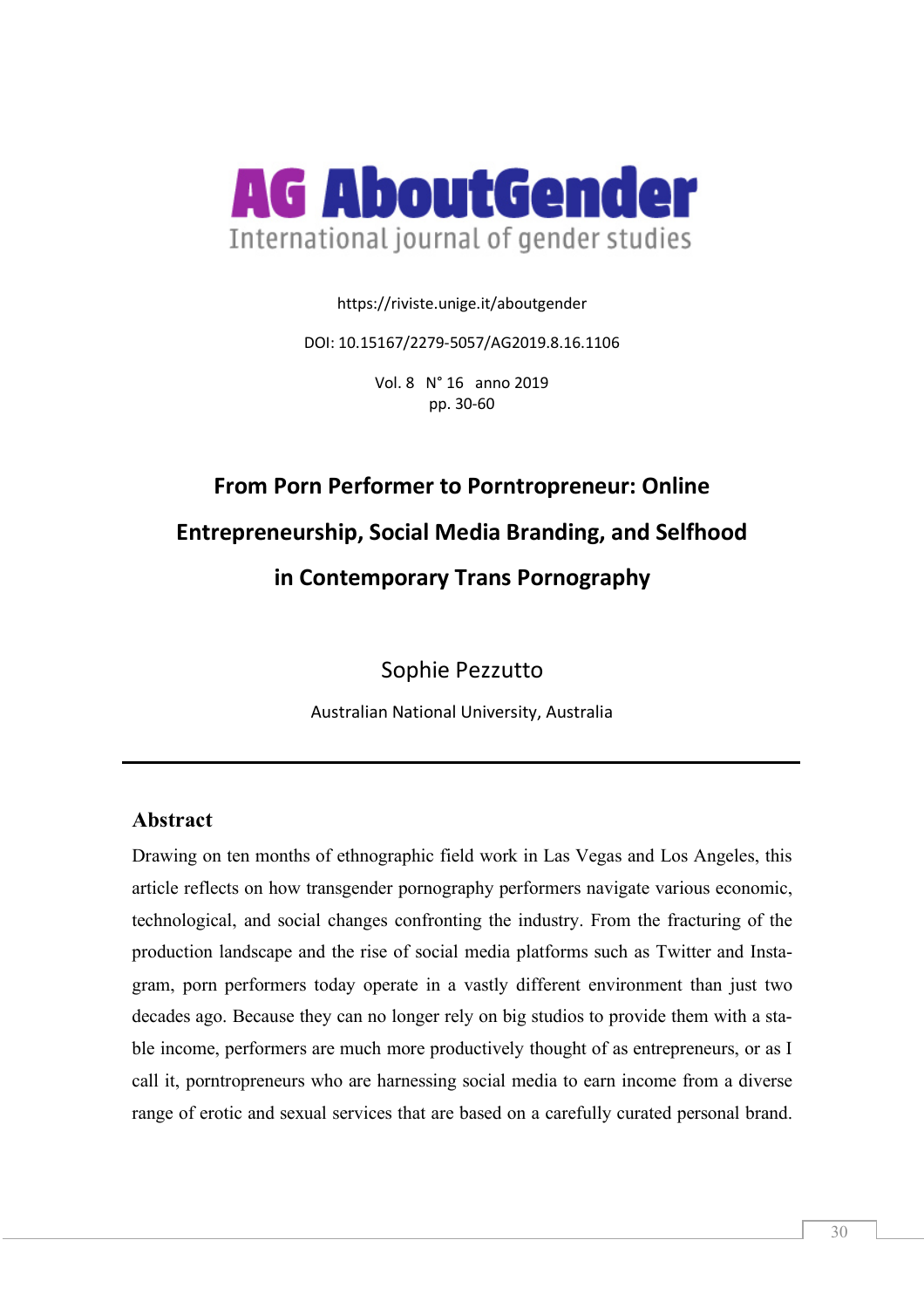This personal brand extends into various aspects of their lives and shapes decisions from friendships to surgery. My research suggests that the most successful porn performers today embody a unique brand distinct from their competitors, often so allencompassing that it can cause alienation. Reflecting on how transgender performers act as active agents situated within these technological, economic, and social structures can help us better understand subject formation in the context of 21<sup>st</sup>-century neoliberal internet capitalism.

**Keywords**: transgender, pornography, online entrepreneurship, social media, personal branding.

## **1. Introduction**

Economic, technological, and social changes in the pornography industry have radically transformed what it means to be a porn star in the 21st century. With the traditional studio system waning in the face of piracy and other technological shifts, porn performers are increasingly subjected to a workplace logic in which they have to be increasingly self-reliant, adaptable to change, proactive, and creative in finding ways to make ends meet. As a result, today's porn performers, whether they work in the straight, gay, queer, or trans segments of the industry, are much better thought of as internet entrepreneurs, or as I call it, porntropreneurs. Relying on numerous online platforms and social media to manage their careers, understanding what it means to be a porn star is no longer possible without examining this subjectivity within the cultural logics of what digital social scientists have termed Web 2.0 culture (Banet-Weiser 2012; Marwick 2013).

My research focuses specifically on the trans pornography industry. For many people, trans or not, pornography has historically been and still is the first encounter they have with trans people, let alone naked trans bodies. As a trans person living in a capitalist economy, I was drawn to studying this segment of the porn industry because trans porn performers seemed crucially positioned at the intersection of neoliberal market logic, self-commodification, and social media. In this article, I draw on data from participant observation and semi-structured interviews conducted between December 2017 –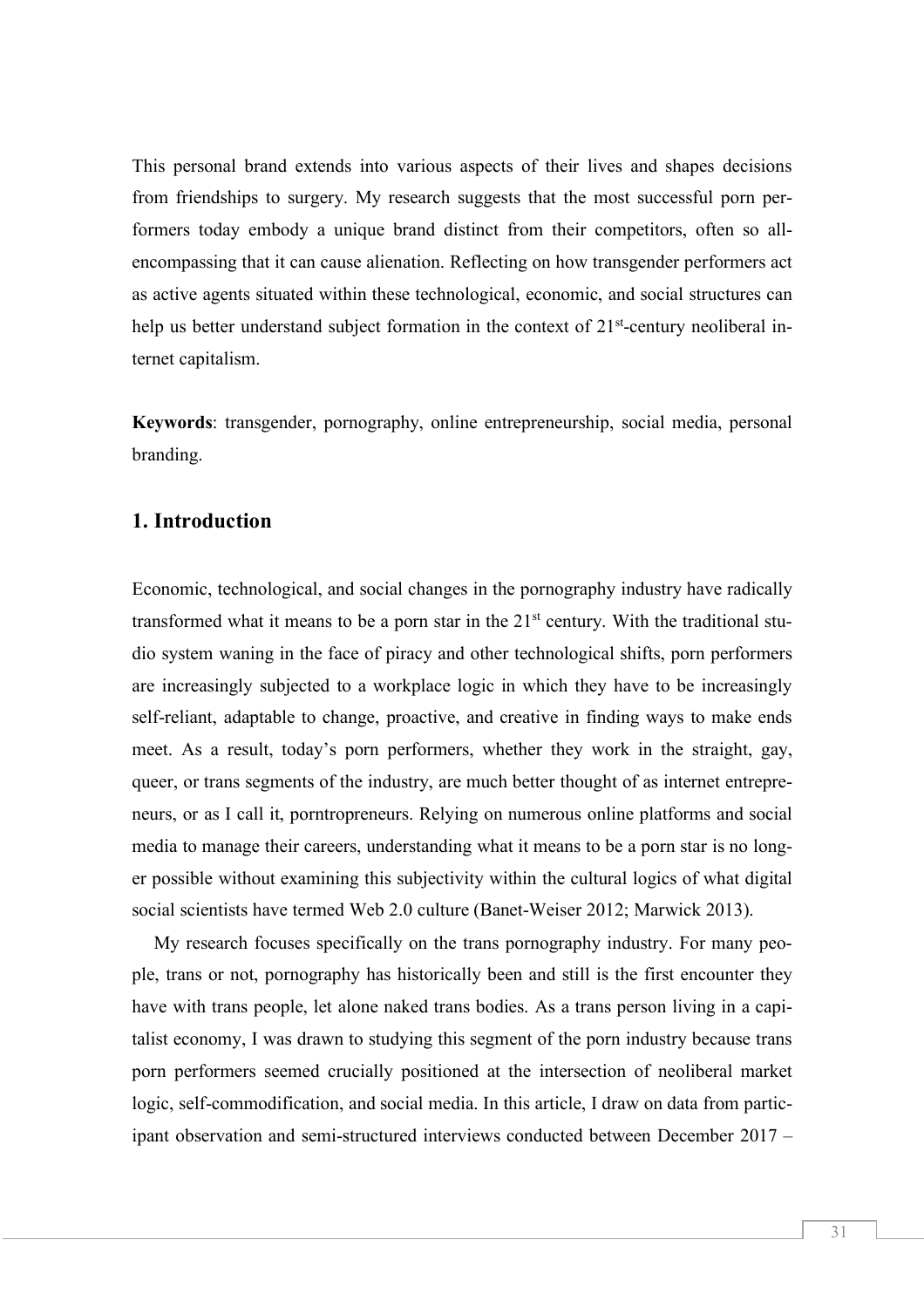April 2019 with 28 participants who worked in or were associated with the transgender pornography industry in Los Angeles and Las Vegas. Interviews typically ranged between half an hour to three hours and were conducted in person, in some cases multiple times throughout my time in the field. The overwhelming majority of those interviewed were active performers between the ages of 18 and 30. Due to time and financial constraints placed on my research, and in line with amplifying sex workers' voices, I decided to primarily pay attention to performers and secondarily to studio employees, owners, directors and fans. My desire to highlight the voices of trans sex workers stems from my intention as a privileged, white trans person to highlight those voices within the queer community that have historically been silenced in the name of appealing to middle-class sentiments, an issue described by scholars as "homonormativity" (Valentine 2007).

An anthropologist by training, my research seeks to echo the call in porn studies for a 'porn studies in action,' which pays close attention to the lived realities of the sex workers we write about by spending a significant amount of time on the ground and not on campus (Comella 2014). As part of participant observation, and in line with anthropology's interest in the quotidien, much of my research involved taking part in as many dayto-day activities alongside my participants as possible. This included sharing households with two well-known performers in Las Vegas who allowed me to shadow them. This involved attending various social events and parties, trips to the mall, and outdoor hiking excursions, as well as attending professional industry events, including conventions and expos, transgender themed nights at strip clubs, and being on set for numerous pornography shoots in Los Angeles<sup>1</sup>.

What can an examination of the trans porn industry teach us not only about the industry, but about gender, technology, and agency under neoliberal capitalism? Rather than thinking about difference, as is the tradition in anthropology, the field of science and technology studies and social media research presents ethnographers with an oppor-

 $\overline{a}$ 

<sup>&</sup>lt;sup>1</sup> I use pseudonyms throughout to protect the identities of my research participants. Additionally, due to the very small size of the industry and the intimate nature of some of the events, data presented from my field work might consist of an amalgamation of multiple events and/or people with the goal of protecting my participants' identities.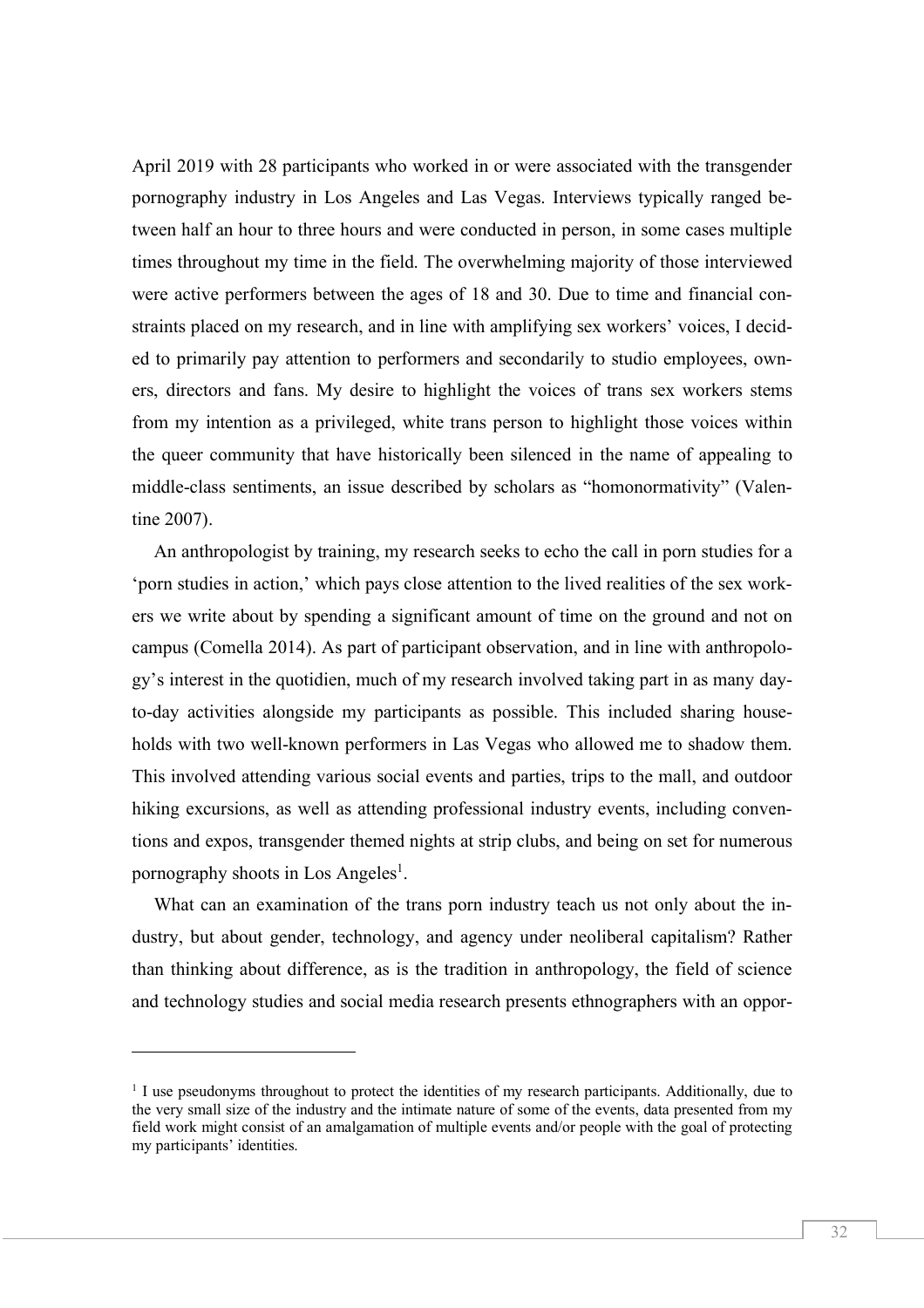tunity to think about similarities. Drawing on an emerging body of scholarly work on social media culture (Banet-Weiser and Arzumanova 2013; Duffy 2017; Elias and Gill 2018; Goldberg 2016; Hillis 2009; Marwick 2013, 2015; Senft 2013; Zuboff 2019a), this article looks at porn as yet another site where technology is changing what it means to be a working (trans) person in the  $21<sup>st</sup>$  century. By thinking about agency in porn through the lens of a now-ubiquitous social media culture, this research follows in the footsteps of recent scholarship on sex work that seeks to unmoor porn from its privileged and sometimes sensationalised position where concerns about agency are often portrayed as unique, particularly pertinent, and/or somewhat detached from 'mainstream' society (Berg 2014a, 2014b; Sanders 2005). Similarly, even though transgender porn performers face many unique challenges, some of which I examine here, I seek to move away from a narrative that focuses on the transness of my informants and portrays trans people as particularly unique and different. Instead, an analysis of social media culture demonstrates that many of the challenges and opportunities around agency are not only shared by all porn performers, trans and cis alike, but also, more broadly, with other cultural workers (Banks, Gill and Taylor 2013; Duffy 2017; Gill and Pratt 2008).

I draw on Ortner's (2006 and 2001) definition of agency as a form of power and as a set of culturally constituted intentions and desires. Trans performers' agency of power refers to their ability to act within the technological, economic, and social structures they find themselves within. My intention is to illuminate how performers navigate various changes in the industry, how they make use of new technologies and income opportunities to grow their careers, and how they manage to deal with some of the struggles and challenges that arise from these various changes. Trans performers' agency of intentions, on the other hand, refers to the desires that grow out of the structures of their lives. I take this to specifically refer to discourses in the industry around what it means to be a 'successful' porn star, which typically involves performers striving to attain a higher status through peer as well as industry recognition ('fame'), the accumulation of material wealth, and the attainment of physical desirability, often through plastic surgery. To put it in the words of one informant: "We all wanna be alpha, we all wanna be princess, we all wanna validate ourselves as trans women". An agency of intentions takes into account the cultural logic and value hierarchies of both the pornography in-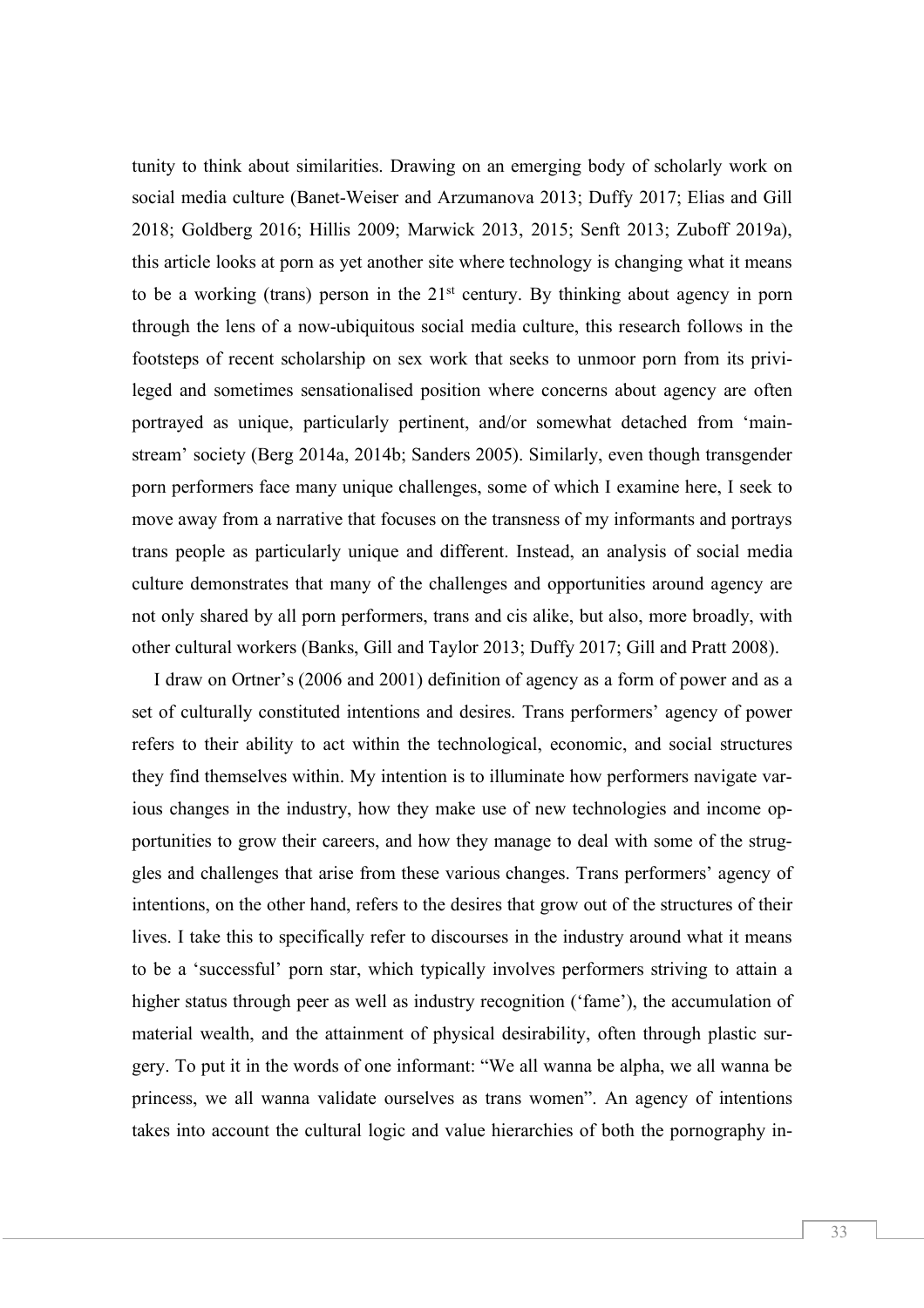dustry and broader U.S. capitalist consumer culture and seeks to understand why performers actively work towards certain outcomes. In short, I ask: How have the circumstances under which trans porn performers currently work changed? How have performers adapted to these various changes? And how do they accomplish being a successful porn star?

In this article I argue that economic, technological, and social changes have resulted in porn performers transforming themselves into active internet entrepreneurs who rely on a new range of skills and online platforms to succeed. By adopting social media platforms such as Instagram and Twitter as central tools in managing their careers, performers have harnessed internet technology in productive and empowering ways. At the same time, these technologies have inadvertently subjected them to increased selfcommodification, competition, alienation, and online harassment. Ultimately, many of the opportunities and challenges that trans porn performers deal with are reflective of broader changes in the labour market, making trans pornography yet another locus through which to critically reflect on subject formation in the context of  $21<sup>st</sup>$ -century neoliberal internet capitalism.

## **2. Trans porn matters**

 $\overline{a}$ 

While trans pornography only makes up 1.97% of all searches on the world's most frequented pornographic website, the search for it nearly quadrupled between 2014 and 2017 (Pornhub.com 2017)2. Renamed 'transgender'3 in 2018, the category was listed in Pornhub's (2018) annual review as the  $13<sup>th</sup>$  most viewed category, with searches related to trans pornography registering a 167% increase to 2017 and an increase of more than

<sup>&</sup>lt;sup>2</sup> While Pornhub may not be representative of commercial pornography sales – much of it notoriously difficult to obtain due to the private nature of production companies – it is the world's 8th most visited website and certainly indicative of internet porn consumption patterns (SimilarWeb.com 2017).

<sup>&</sup>lt;sup>3</sup> Trans pornography has historically been referred to by the term "shemale" or "she-male" porn. Following pressure by trans performers, this has slowly begun to change.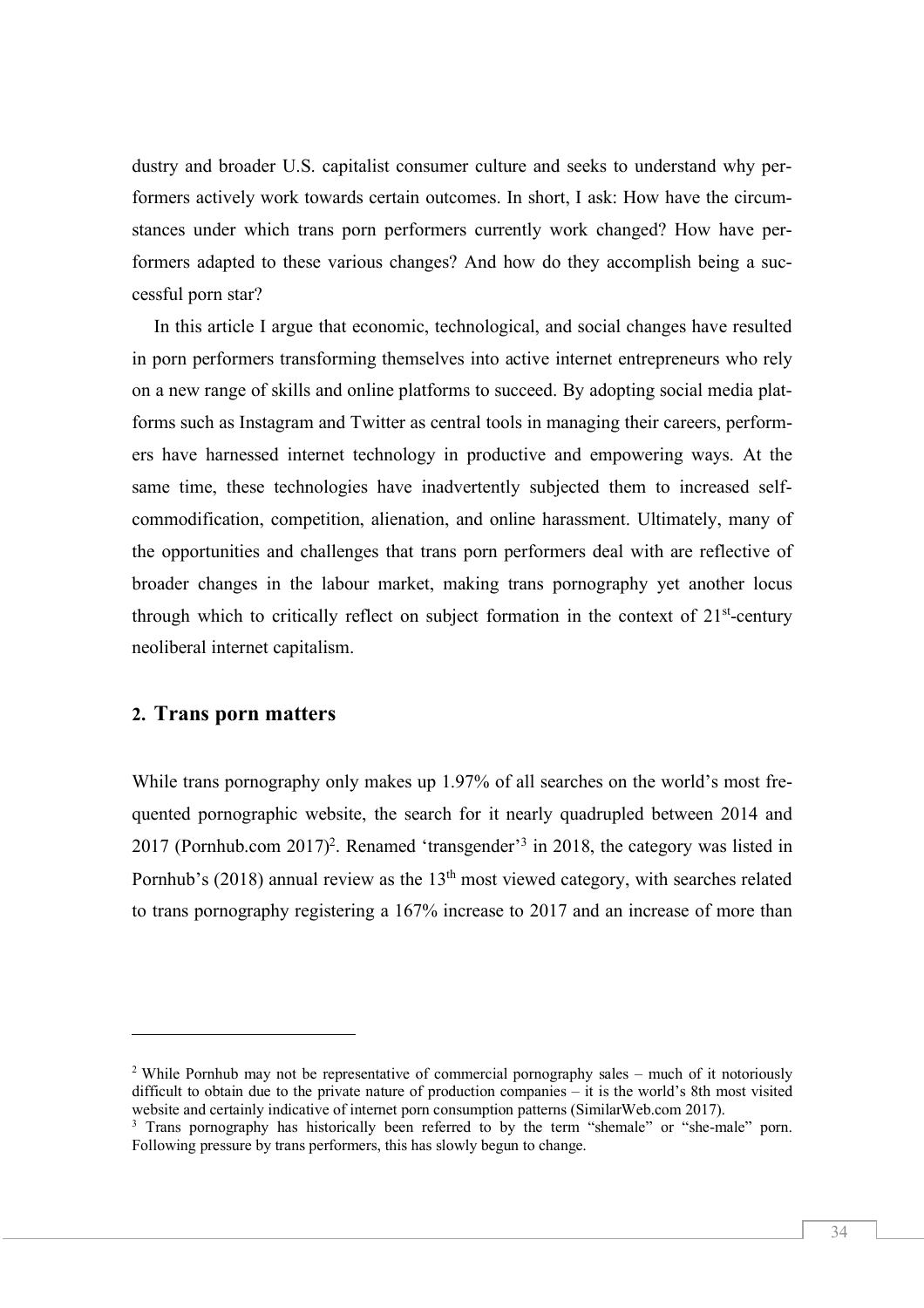200% for visitors over the age of 45, making it the fifth most searched pornographic category for those between 45 and 64<sup>4</sup>.

Although pornography with trans men has found a following among gay men (G. 2017), the overwhelming majority of trans porn revolves around trans women. Trans porn's popularity is largely viewed as owing to its fan base: "White American male, college-educated, six-figure salary, Ivy League-educated-doctors, lawyers, and educators", according to Venus Lux, a director, performer, and producer of trans erotica (Dickson 2015). Indeed, on Pornhub (2017) men are 63 percent more likely to search for trans pornography compared to women, while on xHamster, another popular tube site, 87.5 percent of the searches for the genre are from men (G. 2017). Many of the production companies that shoot trans pornography, such as Evil Angel and Devils Film, specialise in producing heterosexual pornography, with trans pornography dubbed a «straight speciality» (Ogas and Gaddam 2011, 216). In terms of gendered embodiment and erotic fantasies, mainstream trans pornography has much in common with mainstream, heterosexual, cisgender pornography's aesthetic: Big boobs and butts, skinny figures, big lips, long hair, lacey underwear, and full makeup are typically the norm. The only feature that sets trans women in porn apart from cisgender women in straight porn is the centrality of their penises. Large and erect, they are the object of desire in this genre and feature prominently on Dvd covers.

Despite the apparent size and popularity of trans pornography, research that has focused on the lived experiences of the people who work in this "niche" part of the pornography industry is sparse. With the exception of a handful of personal exposés (Angel 2013; Chavalier 2007; Hill-Meyer 2013), little research exists on trans porn performers. Those who have addressed the topic have not looked at the lived experiences of those in the industry, but rather at trans porn as a genre (Escoffier 2011; Kipnis 2004; Tibbals 2014) or its representational politics (Steinbock 2016 and 2014). Aside from some sociological research that examines attraction towards transwomen (Mauk, Perry and Munoz-Laboy 2013; Weinberg and Williams 2010), and research done in the context of

 $\overline{a}$ 

<sup>4</sup> I hypothesise that this increased interest in trans porn is related to the recent emergence of trans identities in mainstream media and political discourse, perhaps best exemplified by Laverne Cox being the first ever transgender person to grace the cover page of Time magazine in June 2014 (Steinmet 2014).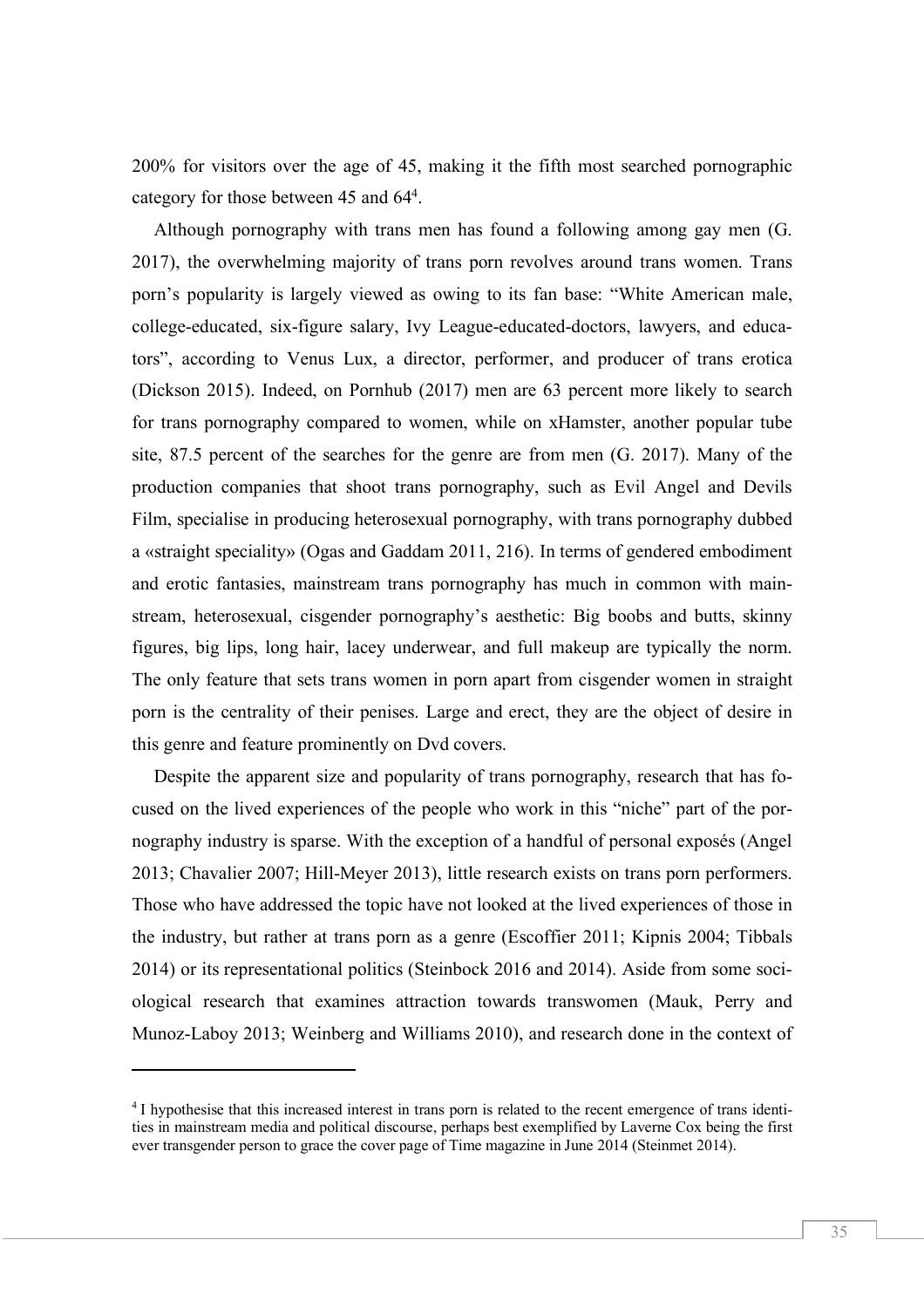Hiv prevention with transgender sex workers (Operario, Burton, Underhill and Sevelius, 2008; Sausa, Keatley and Operario, 2007), most research on trans pornography is outdated, cisnormative, and ignores the voices of the trans people on whose behalf it speaks (Blanchard and Collins 1993; Hsu, Rosenthal, Miller and Bailey 2016; Jeffreys 2016; Phillips 2006). More research needs to be done on the popularity of trans pornography, the people who consume it, the contexts in which it circulates, and, most importantly, I suggest, those who work within this industry. This article seeks to be a starting point in this quest by bringing together ethnographic research, pornography studies, and transgender studies, privileging the experiences of those trans people who work and live in the industry, and highlighting the rich data that can be derived from ethnographic approaches to studying the pornography industry.

#### **3. Web 2.0.**

The rise of social media culture in the 21<sup>st</sup> century has typically been placed within an epoch of the internet termed Web 2.0. Initially an industry call to action for a more open, collaborative, and transparent internet (O'Reilly 2005), Web 2.0. has been used by digital social scientists to signify a moment in internet history marked by a string of new technologies, collaborative online platforms (such as MySpace, Facebook, Twitter, and YouTube), and discourses in the wake of the dot-com bust of the early 2000s (Marwick 2013). Although some (Everitt and Mills 2009) have criticised it as too illdefined a term to be used critically, this article borrows from Marwick's usage of Web 2.0. to signify a set of discourses originating in Silicon Valley's tech start-up culture, characterised by promises and hopes about what technology can do for individuals and for society. Many of the discourses which emerged from this culture have ultimately become established as mainstream discourses of a precarious labour market, where digital platforms are heralded as enablers of independence and entrepreneurship (Ravenelle 2019 and 2017). In an economy marked by job insecurity and high competition, values of entrepreneurship such as proactivity, adaptability, and networking have all become indispensable qualities for those seeking to set themselves apart from the competition, with social media figuring centrally in this landscape (Duffy 2017; Marwick 2013).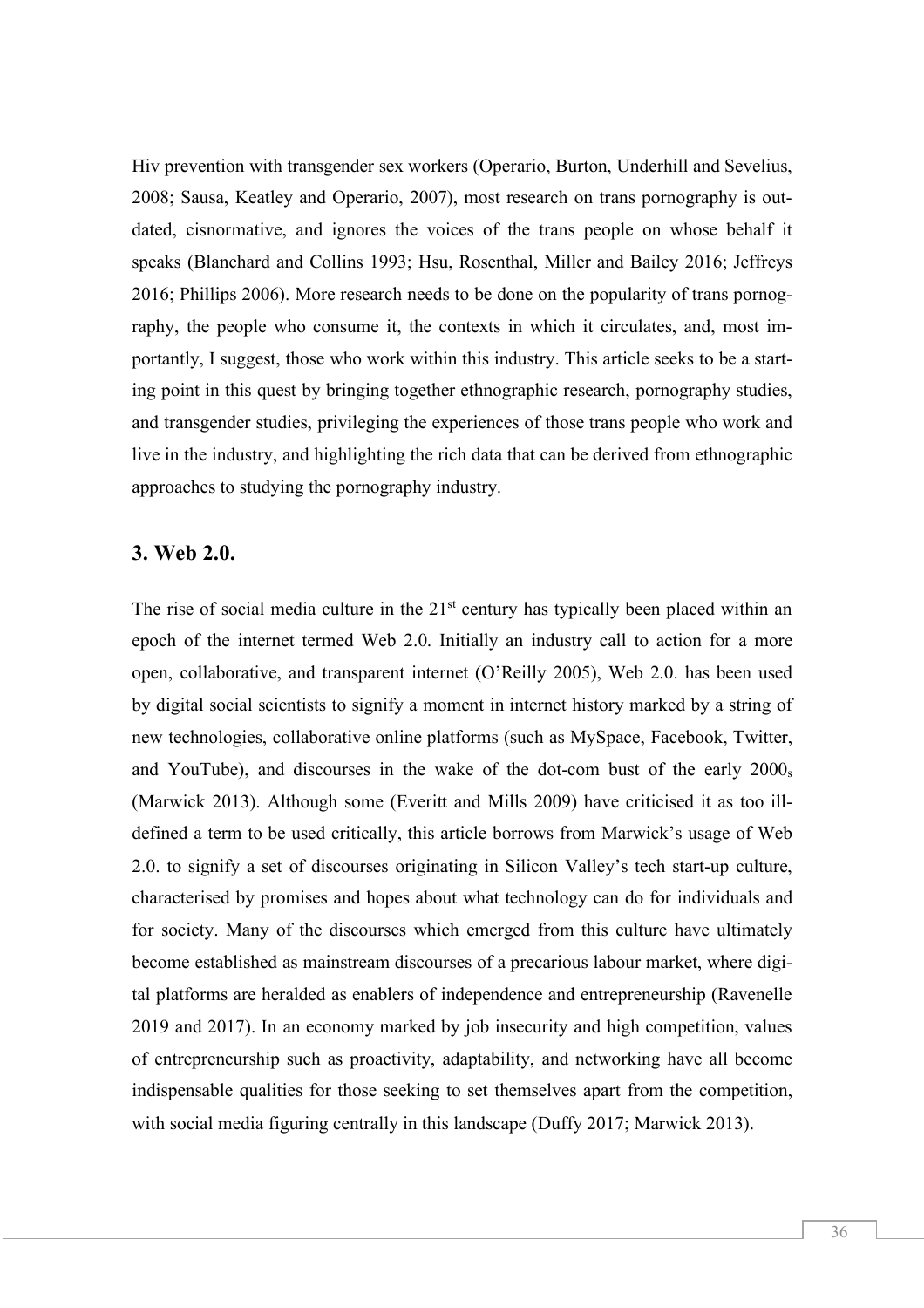Though the term neoliberalism has taken on a variety of meanings (Birch 2017), I use the term to refer to the increased expansion of supply and demand driven market logic into various aspects of life, specifically the commodification of inter and intrahuman aspects of life such as friendships, embodiment, intimacy, and understandings of self. One of the most striking features of my field work was the extent to which almost all my participants had internalised and expressed neoliberal tech discourses and how this drastically mediated the ways in which they related to one another, myself, and themselves.

#### **4. The economics of being a transgender pornstar**

The economy of the  $21<sup>st</sup>$  century has been characterised by a relatively drastic shift away from stable and structured employment at a single company to a job market that is marked by increasingly unstable, casual, and contracted work, as well as the emergence of the 'gig economy' and the 'precariat class' (Banks *et al.* 2013; Gill and Pratt 2008; Ravenelle 2019). While contracted work has long been a feature of the pornography industry, fixed term contracts at big-name studios have become increasingly elusive. With the exception of a select few, almost all porn performers today are paid on a shoot by shoot basis, unsure about when they will next get booked (Tarrant 2016). At the time of this writing there was only one so-called 'contract girl' in trans pornography, Aubrey Kate, whose contract with Evil Angel guaranteed her a number of shoots every month. While the porn industry as a whole has seen a rise in young talent joining the industry in search of glamour and fame, trans pornography in particular has witnessed a growing number of aspiring performers as transitioning has become relatively more socially acceptable and accessible. Several of my participants expressed concerns not only about the growing number of young trans talent entering the industry, but their increased attractiveness due to higher rates of early-life transition, which typically results in increased 'cis-passability<sup>5</sup>', a much-desired aesthetic in trans porn.

l

<sup>5</sup> Widely critiqued in trans rights discourse (Rogers 1992; Sycamore 2006), cis-passability, or simply 'passing', e.g., 'looking like a biological woman' (excluding external appearance of genitalia) remains the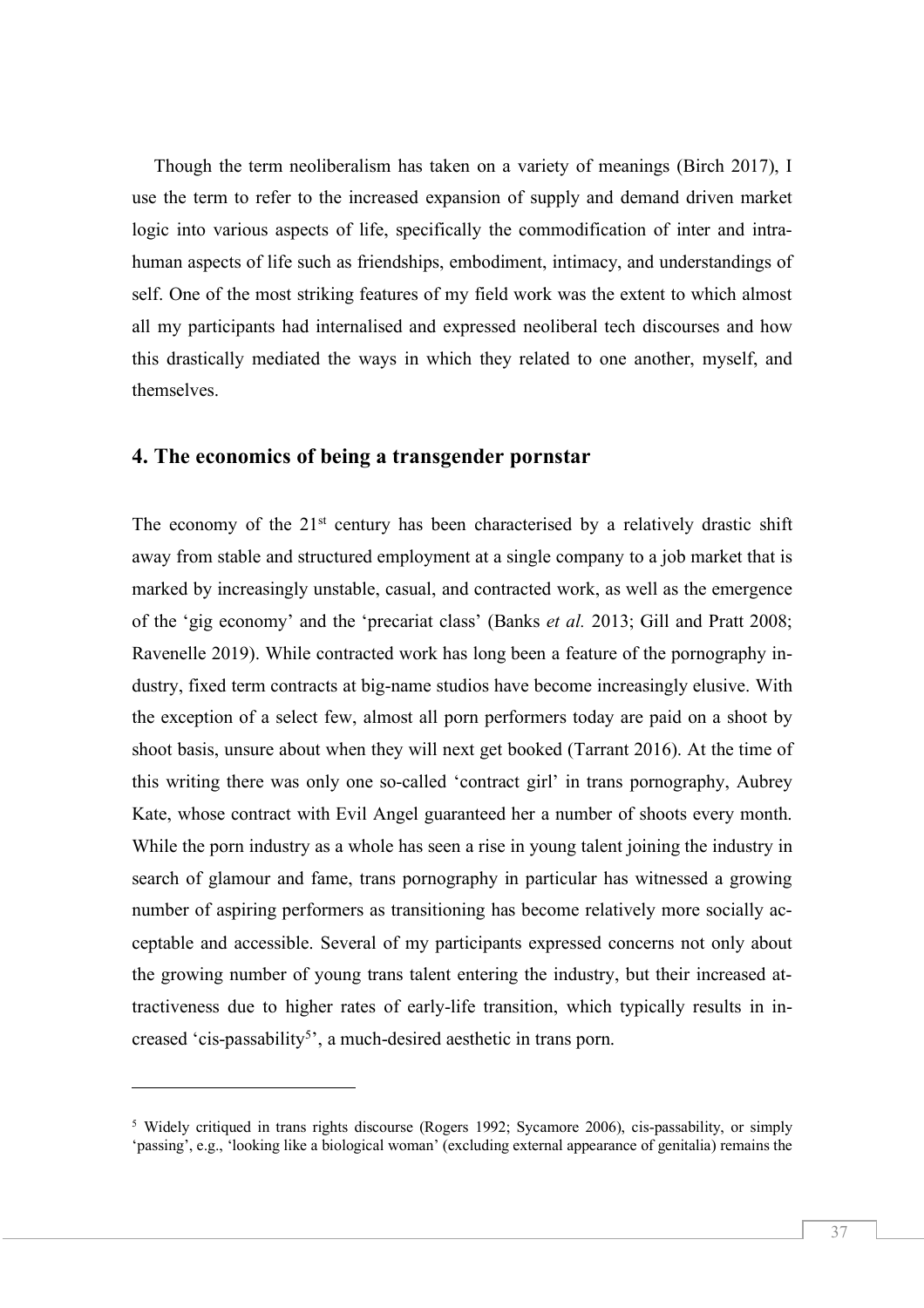On the production side, studios are competing with an ever-increasing number of people who are self-producing content due to the increasingly affordable nature of video technology. This includes amateur couples posting their intimate moments on tube sites such as Pornhub, as well as performers who start their own production companies and directly compete with studios for business. The emergence of online clip stores like ManyVids and, most recently, Pornhub's 'Model Hub', have allowed performers to skip traditional avenues of distribution and sell their self-produced clips online and ondemand. While piracy is still a huge issue in the industry (Tarrant 2016), leading tube site Pornhub has now made efforts to reimburse performers for their content with a program of certification and copyright ownership. This has allowed performers to monetise the videos they upload, much like YouTube, enabling them to earn ongoing revenue, thus attracting a growing number of semi-professional couples to the site.

As a consequence of the growing performer pool and the democratisation of production and distribution channels, remuneration per scene paid by commercial pornography companies has significantly decreased. While pay varies from company to company, trans women in porn typically make anywhere between US \$500-\$600 for a solo scene and US \$800-\$1,500 for a hard-core scene, which is defined as involving penetration (Grooby.com, 2019; Tarrant, 2016). Unlike trans female performers, regular shoots for trans male performers are not yet a reality. There is a select group of about a dozen performers who are informally considered 'in the loop', because companies and directors regularly shoot with them, partly due to popular demand, partly due to them fulfilling a certain niche/look, and partly due to the level of professionalism and reliability they bring to their work. These performers are able to obtain more or less regular shoots, typically around four times a month; but for most other performers shoots can happen at significantly less frequent intervals. As a consequence of the unreliable nature of income from pornography, budgeting can be extremely difficult and often weighs heavily on performers' self-esteem, making them feel as though they are not in control of their

 $\overline{a}$ 

single most pervasive beauty ideal in the trans porn industry. There are numerous factors which determine the results of a person transitioning, but one determining factor is how early in life hormone replacement therapy (Hrt) is begun, as the development of certain secondary sexual characteristics are not entirely reversible without invasive surgery (Mahfouda, Moore, Siafarikas, Zepf and Lin 2017; Panagiotakopoulos 2018).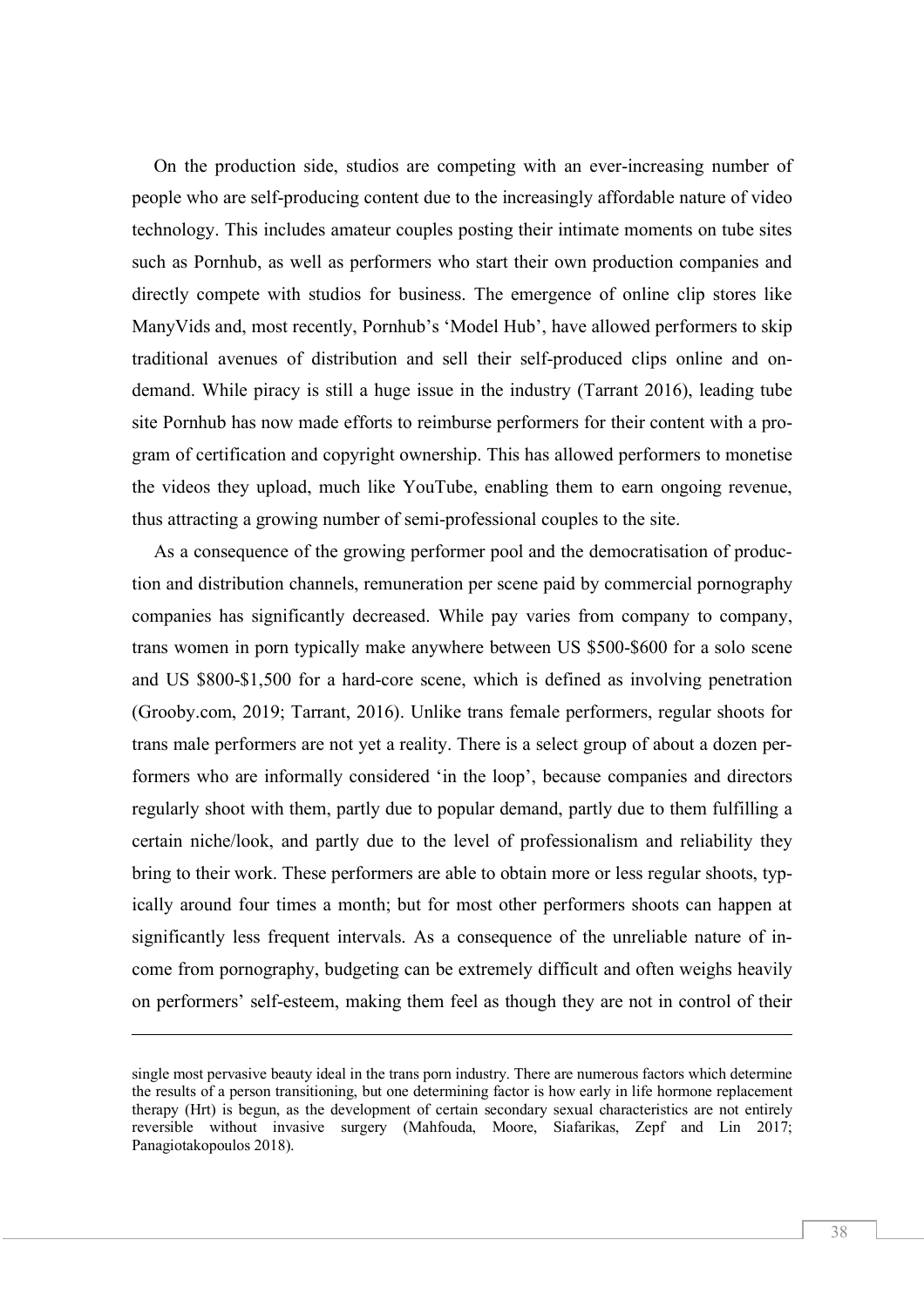income. When I first arrived in Las Vegas, for example, one of my participants was going through a prolonged dry spell and, as time went on, she began questioning various things about herself, such as whether she had said something inappropriate to a director during a past shoot or whether there was something wrong with her appearance.

In addition to the income insecurity from irregular pornography shoots, the costs of being a porn performer can be extremely high. Living expenses such as rent and food aside, performers are expected to pay for numerous things not covered by the companies hiring them. These include wardrobe, STI testing, transportation and accommodation, as well as various cosmetic costs relating to appearance. A sample list of one informant's recurring expenses provided to me included \$150 for STI testing every two weeks; \$300 on hair maintenance every three weeks, with an additional \$2,000 in hair extensions every three months; \$150 per month in tanning expenses; \$150 every two months in tanning lotions; \$250 every three weeks in semi-permanent eyelashes; \$150 every three weeks in manicures; and lingerie, which may cost anywhere from \$450-\$2,000 per set, per shoot, and is typically not re-used on shoots, at least not for the same company. "Factoring in all my expenses and the money I lose from not camming, porn does not really make me money", my informant pointed out.

It is also common for porn performers to spend significant sums of money on cosmetic surgeries. From breast augmentation, to butt lifts, nose jobs, anal bleaching, fillers, and Botox, the list of possible procedures is long. Apart from common procedures such as breast augmentation, which are very popular among performers, there are numerous other surgeries related to transitioning that many trans performers seek. These procedures can be exorbitantly expensive and place an additional and unique financial burden on trans performers. Such surgeries include the popular 'Facial Feminisation Surgery' (Ffs), which involves the reshaping of the facial bone structure to take on more 'feminine' features (Plemons 2017), as well as other procedures such as Adam's apple shaving, hip implants, vocal cord surgery, hairline advancement, and many others. At social events, surgery was a regular topic of conversation among performers, with people readily exchanging information about surgeons and pricing and asking each other whether they thought they needed a particular procedure. The majority of performers I met had undergone at least one procedure, most commonly breast augmentation sur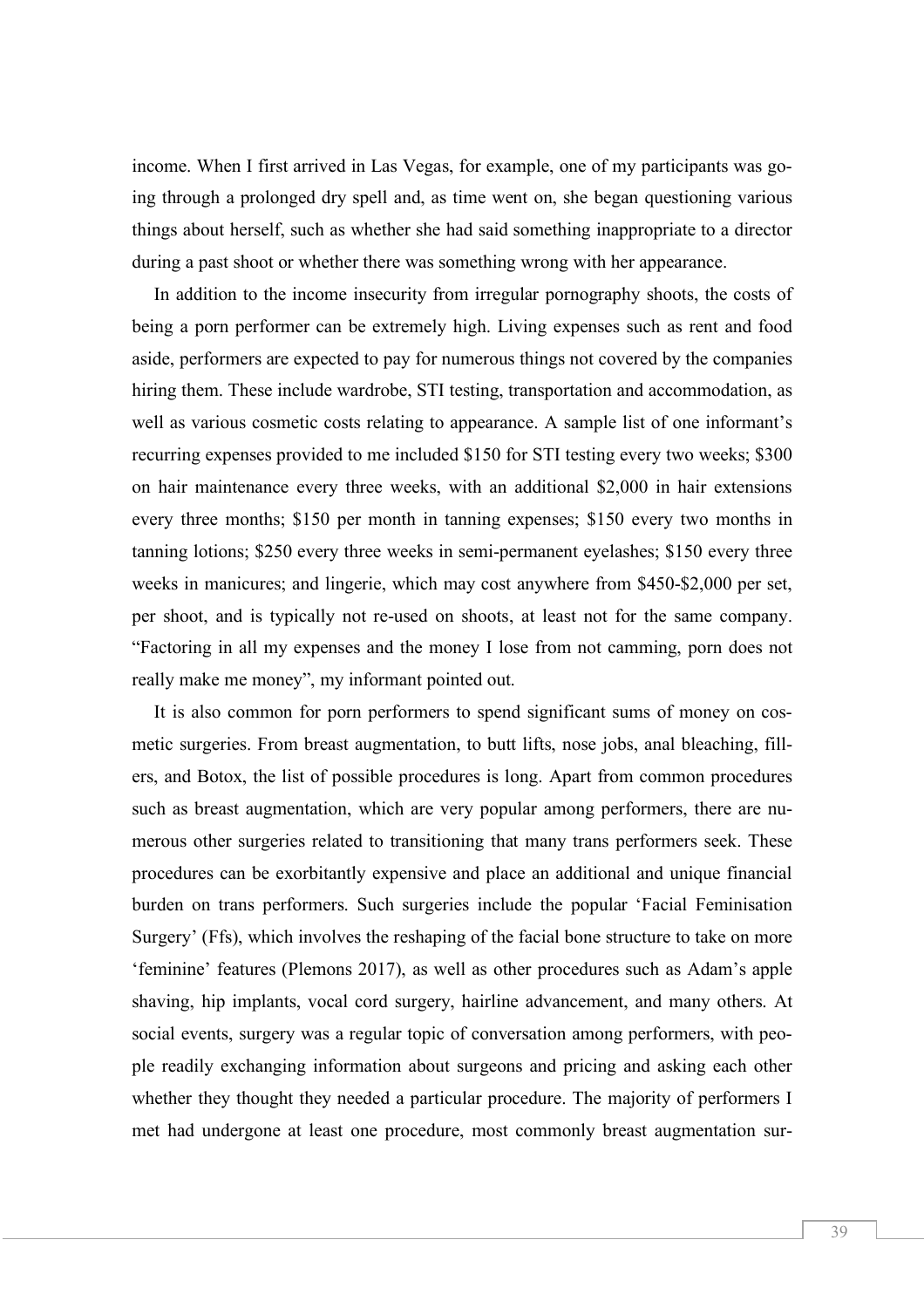gery, with Ffs surgery being the other highly sought-after procedure, although this was often something only established performers could afford.

A large number of performers interviewed entered the industry at least in part to fund their transition. Sex work was for them a lucrative and, at the same time, empowering avenue to self-actualisation because it provided funds for prohibitively expensive surgeries which were otherwise unattainable and not covered by medical insurance. This was particularly the case for those performers who grew up in Midwestern states and lost their jobs due to the discrimination they suffered when beginning their transition, as most U.S. states do not have adequate anti-discrimination legislation covering gender presentation. Numerous participants I spoke with had been in and out of unemployment, and in some cases homelessness, prior to entering the industry, and if they had held jobs, they were remunerated poorly. One of my participants had previously worked as a bartender, which originally provided her with a good income. When she began her transition, however, she was demoted to working in the back of the kitchen for \$5 an hour, because the business's owners did not want her visibly queer appearance to upset customers. Another informant had worked as a pizza delivery person for multiple years, as well as a cleaner for the local scrap yard, cleaning out vehicles in which homicides had been committed.

While on one hand, porn provided many performers with an empowering avenue to pay for their transition and afford a way of life otherwise not attainable, on the other, performers were concurrently tied to a powerful aesthetic-erotic hierarchy. Although diverse in some ways, this hierarchy was also highly cis-normative, rewarding those trans women who pass as cis women, as well as those with big, hard penises and breasts. When transition clashed with this aesthetic-erotic hierarchy, such as for those performers who wished to undergo vaginoplasty, it typically meant deciding between transitioning on their terms or their career. While most performers were acutely aware of this and not interested in this procedure, one of my participants was initially confident she could continue doing porn after her vaginoplasty. Shortly after her surgery, however, she quit the industry and returned to her home state, because directors were no longer booking her. In other instances, performers regularly skipped their hormone replacement therapy in the lead up to shoots in order to have more consistent erections and more visible or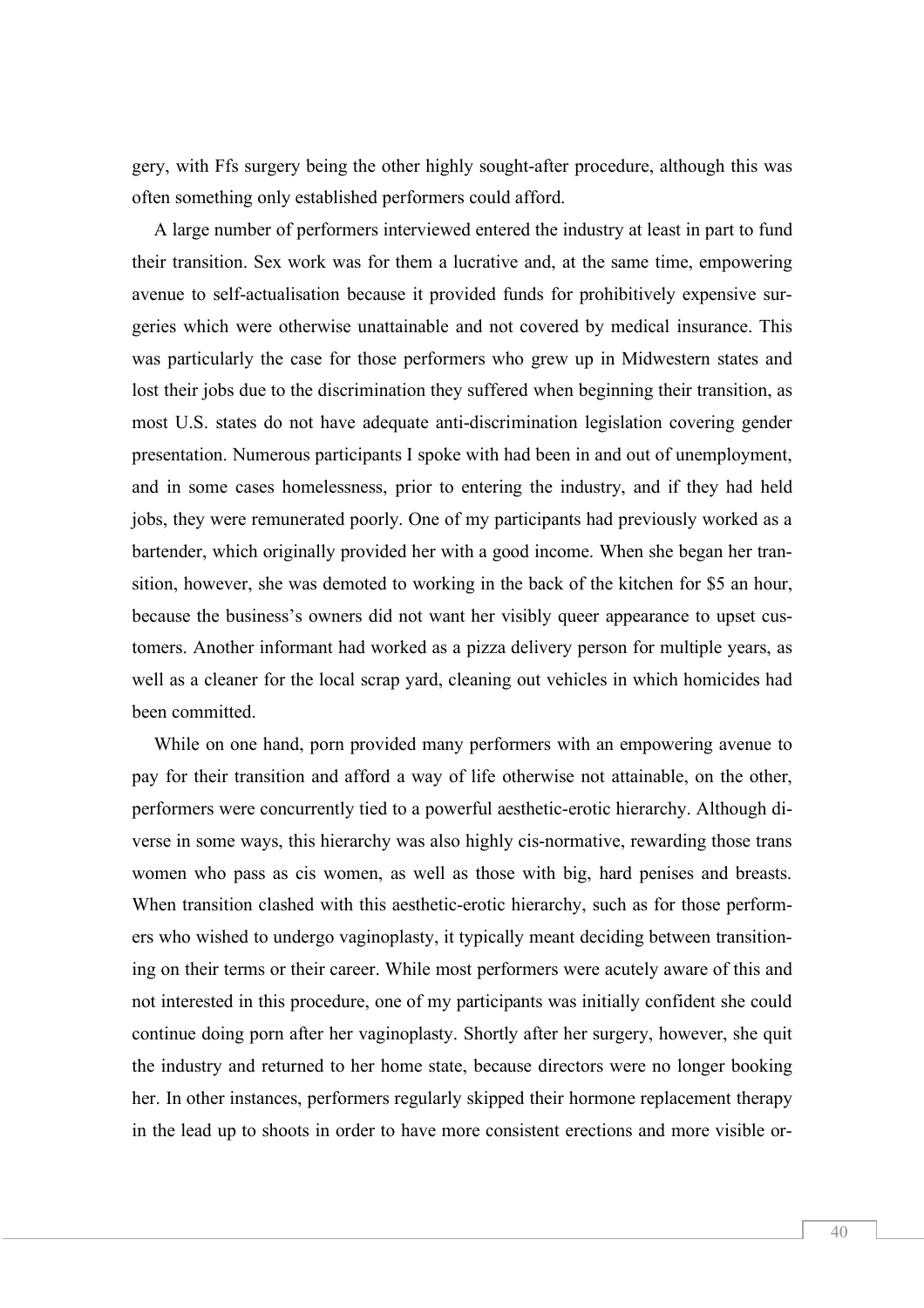gasms on camera, despite it causing mood swings and unwanted hair growth patterns. One participant decided to not take hormone blockers at all, so she could be more consistently aroused and thus perform better on camera. Instead, she attained her transition through plastic surgery, which would typically be considered unusual from a transgender healthcare point of view (World Professional Association for Transgender Health 2012). Another participant admitted that she had never planned on having a breast augmentation, but eventually had one because she saw it as a way of advancing her career and thought she might be at a disadvantage without it. Echoing Abu-Lughod's (1990) call not to romanticise agency and resistance, porn performers were able to resist and free themselves from the rigid financial and class-based constraints placed on them and their ability to transition in their home states by working in porn. At the same time, however, they «… perhaps unwittingly enmesh[ed] themselves in an extraordinarily complex set of new power relations» (pp. 51f), which bound them to a global capitalist internet economy and an aesthetic-erotic hierarchy.

Expenditure on plastic surgery was further incentivised by the fact that performers tended to be booked for a string of new shoots after they changed something significant about their appearance. A haircut, hair extensions, or change of hair colour, for instance, was often justified by participants as having the beneficial side effect of appealing to companies interested in shooting the performer's 'new look'. On set, participants regularly received feedback from photographers and directors about their looks and were frequently complimented after changing something about their appearance. Plastic surgeries were often planned in such a manner that they were spaced out from one another over multiple years, not just merely for medical and financial reasons, but also in order to sustain an ongoing sense of novelty in terms of appearance. The tactic to stay relevant and novel through makeovers and surgery was a strategy many of the performers consciously employed and may be interpreted as an agentic response by performers to navigate their objectification as products, maximising their ability to generate revenue within a capitalist market logic which fetishises the new as the driver of sales.

These ordinary and extraordinary expenses, paired with a widespread lack of financial literacy, a U.S. consumer culture built on commodity fetishism, and the pornography industry's overall valorisation of 'living the high life', in which performers are ad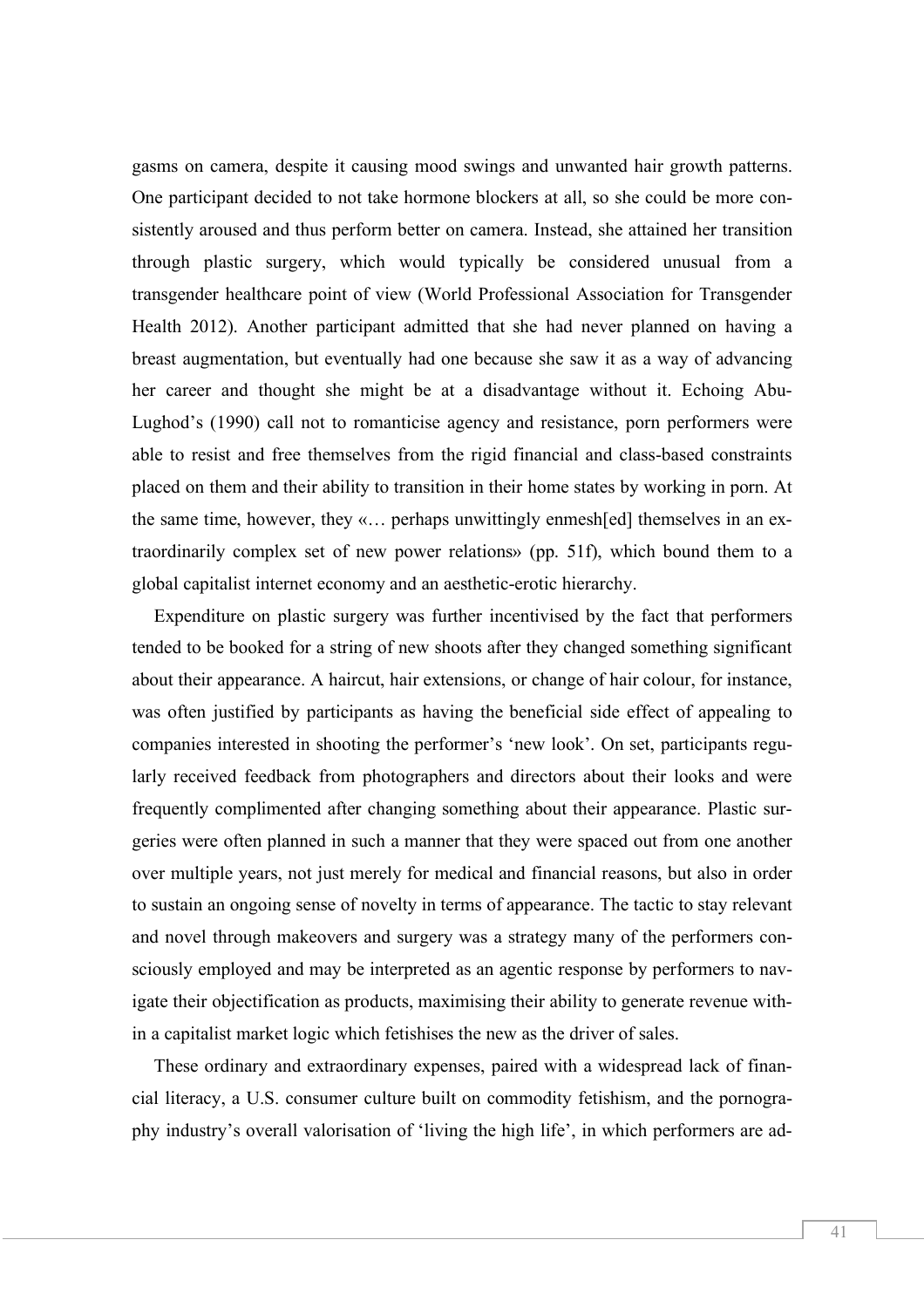mired for spending money on luxury cars, designer fashion, and numerous other consumer items, often lead to performers spending several years in the industry with little to financially show for it. As a consequence, the majority of trans performers I met during my field work neither owned property, nor had any substantial savings and most did not have medical insurance. Even though many saw pornography as an empowering means through which they had been able to transcend rigid class boundaries, attain a level of wealth otherwise unimaginable to them, and realise themselves as trans women, angst about 'having nothing to show for it' was a periodic topic of conversation among more established performers.

#### **5. Porntropreneurship**

As a consequence of industry-wide structural and technological shifts, income from studio produced pornography no longer pays the bills for the overwhelming majority of porn performers. As a result, porn performers in the 21<sup>st</sup> century rely on a diverse range of income streams in order to make ends meet. Aside from studio produced porn, performers today generate income from custom clip sales, trade shoots, webcamming, escorting, stripping, go-go dancing, phone sex, sexting, monetised social media platforms, such as OnlyFans and Snapchat Premium, dating 'sugar daddies', or selling their underwear. Income from monetised platforms such as OnlyFans can easily far surpass income from studio produced porn for many performers (J. Bernstein 2019). Two of my participants confirmed making five-digit figures per month on OnlyFans, and two other participants made similar income through online clip sales. Webcamming, another popular and lucrative source of income, allows many performers to earn a consistent income from the safety of their own home, with some of my informants reportedly making approximately \$200 an hour for camming anywhere from two to six hours a day (Pezzutto 2018).

In this world of multiple income streams, being a porn star is much more productively understood as being an internet entrepreneur, or as I term it, a porntropreneur. Porn performers must decide which income streams have the most earning potential, how much time to invest in each of them, and be creative about how they can innovate and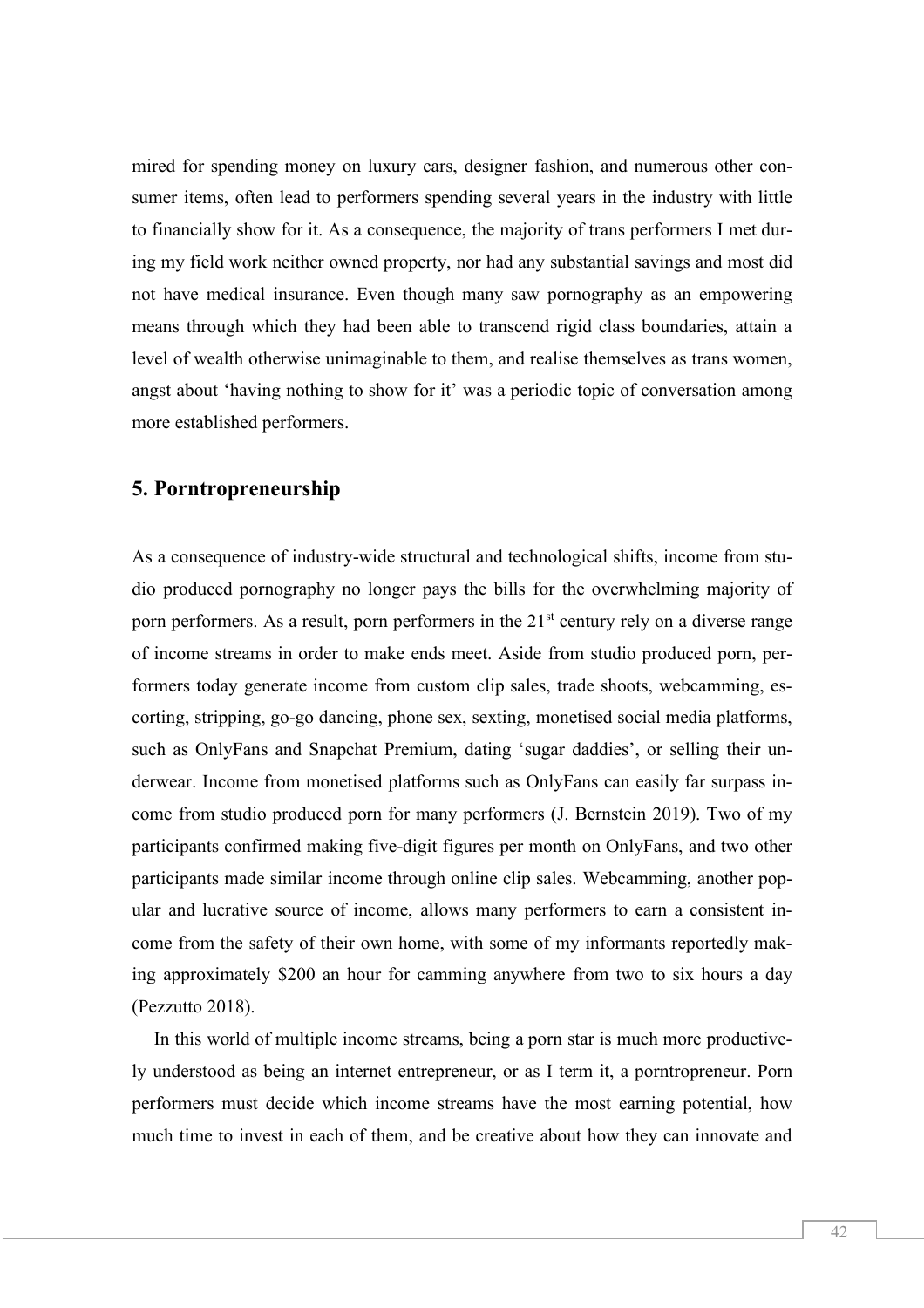maximise profit from them. They have to be technically savvy with a variety of online platforms, all produced by different developers, and responsive to changes in remuneration models across those platforms. As other scholars have noted about today's internet economy, changes to remuneration models, service offerings, and algorithms occur frequently and often without notice or explanation, thus leaving workers feeling vulnerable to the whims of tech companies (Ravenelle 2019 and 2017). In many instances conversations about online platforms, including non-monetised ones, such as Instagram and Twitter, were extremely technical and demonstrated extensive knowledge about algorithms and post-prioritisation.

One concern shared by many performers I spoke with was the process of having one's social media accounts removed or 'shadow-banned', thus stripping them from an important source of marketing, income, and socialising and causing serious anger, anxiety, and sadness among many. Shadow-banning involves making invisible any 'unwanted' individuals without explicitly removing their account. Typically, when searching for a user, social media platforms suggest a number of possible accounts. This is particularly useful for people looking for a person of public interest without knowing their exact username. Shadow-banning involves removing an unwanted account from these suggestions, thus only allowing someone to be found if their exact username is entered into the search function. More insidious forms of shadow-banning involve deprioritising posts from certain accounts so that they appear less in public searches and on people's feeds. This typically leads to a reduction of traffic to shadow-banned accounts, haemorrhaging performers' ability to grow their following. Due to the difficulty of verifying whether one has been shadow-banned (platforms typically do not notify users) and the often political nature of banning certain accounts over others, it is a practice frequently criticised as discriminatory, especially by sex workers (Turner 2019a and 2019b). Following the 2018 enactment of the Fight Online Sex Trafficking and Stop Enabling Sex Traffickers Acts (Fosta-Sesta), which criminalised the advertisement of sexual services, numerous platforms moved to proactively remove sex workers' accounts even though the level of nudity in their posts did not necessarily exceed that of non-sex workers and despite pornography being legal in the United States. Popular blogging platform Tumblr, for instance, announced it would remove all 'pornographic'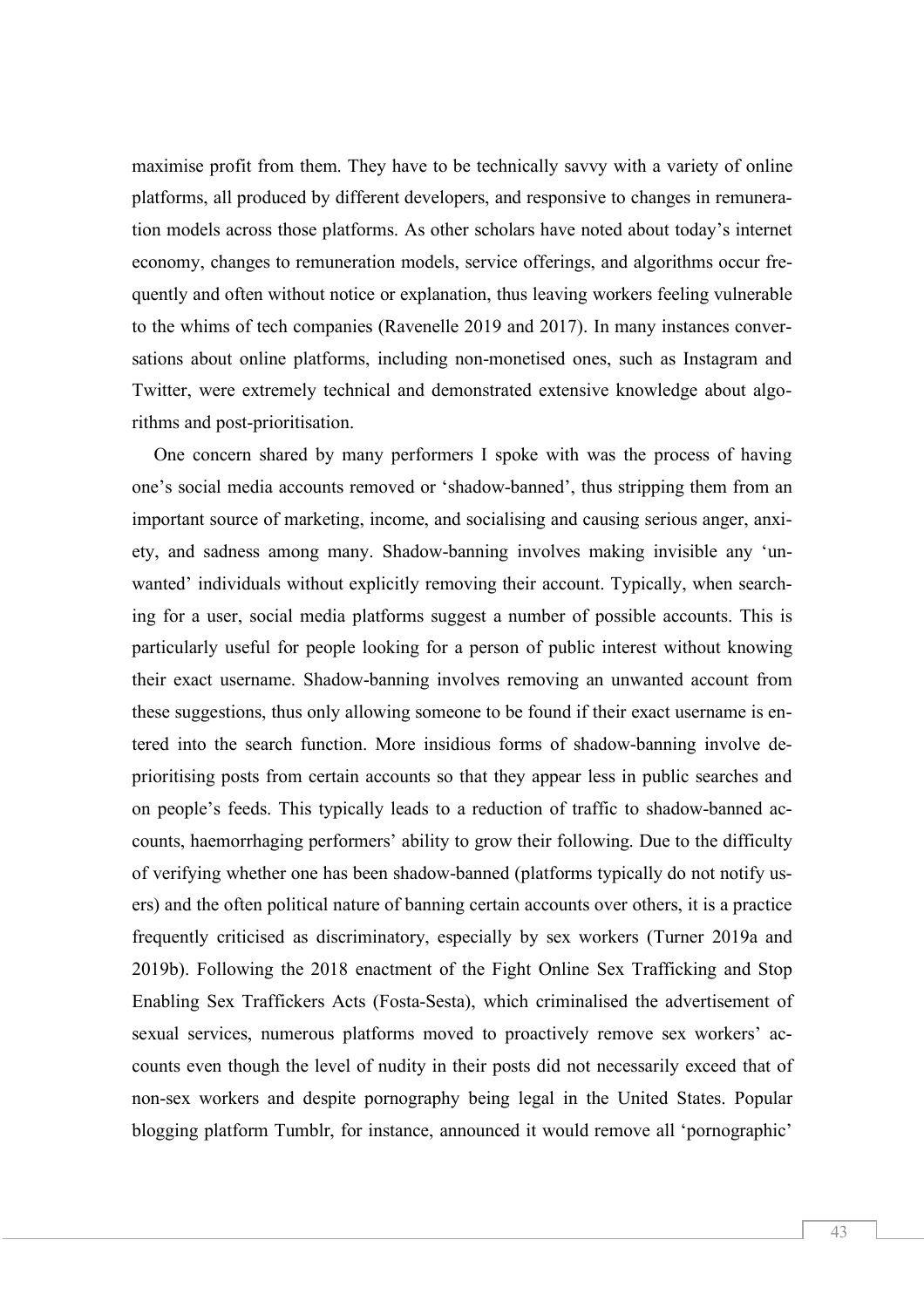content, which many argued resulted in the unfair targeting of sex workers on their platform (Clark-Flory 2018). In order to grow their market and avoid being removed from these platforms, performers have responded by increasingly marketing themselves as actresses, entertainers, or models, removing any pornographic references from their accounts, and providing each other with advice about how to prevent being shadowbanned.

The ability to utilize multiple platforms and technologies allowed performers to have more control over how they managed their income and careers. While contract work with a studio implies a hierarchical relationship between performer and producer, or worker and those who own the means of production, self-producing content through various monetised online platforms actively blurred the line between performer and producer and gave performers more flexibility, autonomy, and agency of power. One performer who regularly webcammed and who also had a substantial following on the paid social media platform Onlyfans described it to me as follows:

The most empowering thing is that it's no longer centralised. Being able to work on cam alone, on Onlyfans, and the idea you can shoot a video with one person and post across three platforms that make approximately the same amount of money… you couldn't do that before where you had conglomerates and agents to go through. You couldn't perform with a black man or a trans person before... but now performers can decide more what they want to do.

While these changes have empowered performers in many ways, they also demand a range of new skills. All the back-end work of editing, marketing, distribution, as well as the filing of copyright claims on pirated material, is now done at home, on the computer, and by the performers themselves. Performers often lamented that much of their time was spent on editing mountains of self-produced content, that they had to update their website, or that they had not posted anything in a while on one of their monetised platforms. This not only required a significant level of technological know-how, but also a high level of responsibility, organisation, and time commitment. Above all, entrepreneurship was a key to success. The most successful performers actively sought out new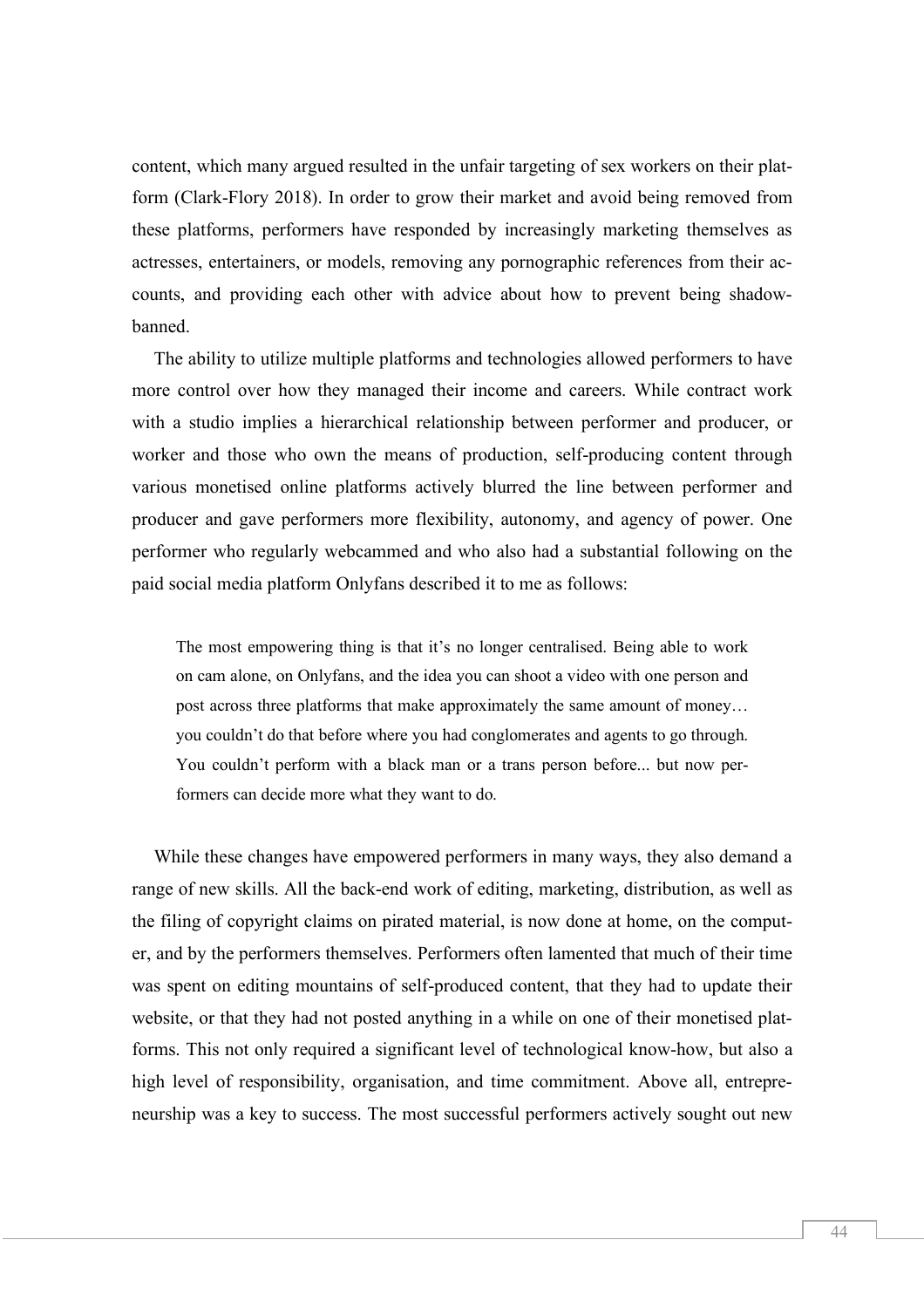talent to produce content with, took control of their income portfolios by shifting to the most lucrative platforms available, and creatively used existing platforms to maximize profits.

#### **6. Social media and porn**

Porn is the billboard. Cam is the product. – Lisa

As the landscape of pornography production has fractured, social media has come to play a multitude of crucial roles for performers. Reddit, Twitter, Instagram, and, until recently, Tumblr are often the first point of contact through which aspiring performers learn about and get in touch with other performers, hence tying them to a large community of sex workers, irrespective of geographic location. Platforms like Instagram provide an interface between those working in the pornography industry and those who are aspiring to be in it. Some of the performers I spoke to had known each other for years through transgender online forums prior to entering the industry, in some cases deciding together to join the industry. Once they are in the industry, performers get in touch with each other via these platforms and friendships are formed. Social media also allowed already established performers to verify and vet potential co-performers for trade shoots and decide whether that person's look appealed to them.

Regular social media updates were seen as crucial to becoming a successful performer and were thus just one more necessary part of porntropreneurship. Posts, life updates, 'behind the scenes' material, and Q&As, all increase a performer's approachability, likeability, and following, which in turn translates into more referrals to paid platforms like OnlyFans and ManyVids and sponsored partnerships from sex toy brands, beauty clinics, or marijuana dispensaries. Aside from being a marketing tool, performers' use of these platforms is best understood as a form of affective labour as fans become emotionally invested in their favourite performer's life and begin to financially subsidize them by purchasing their videos, subscribing to their premium platforms, buying them gifts from their Amazon wish list, or simply by sending them cash. Established per-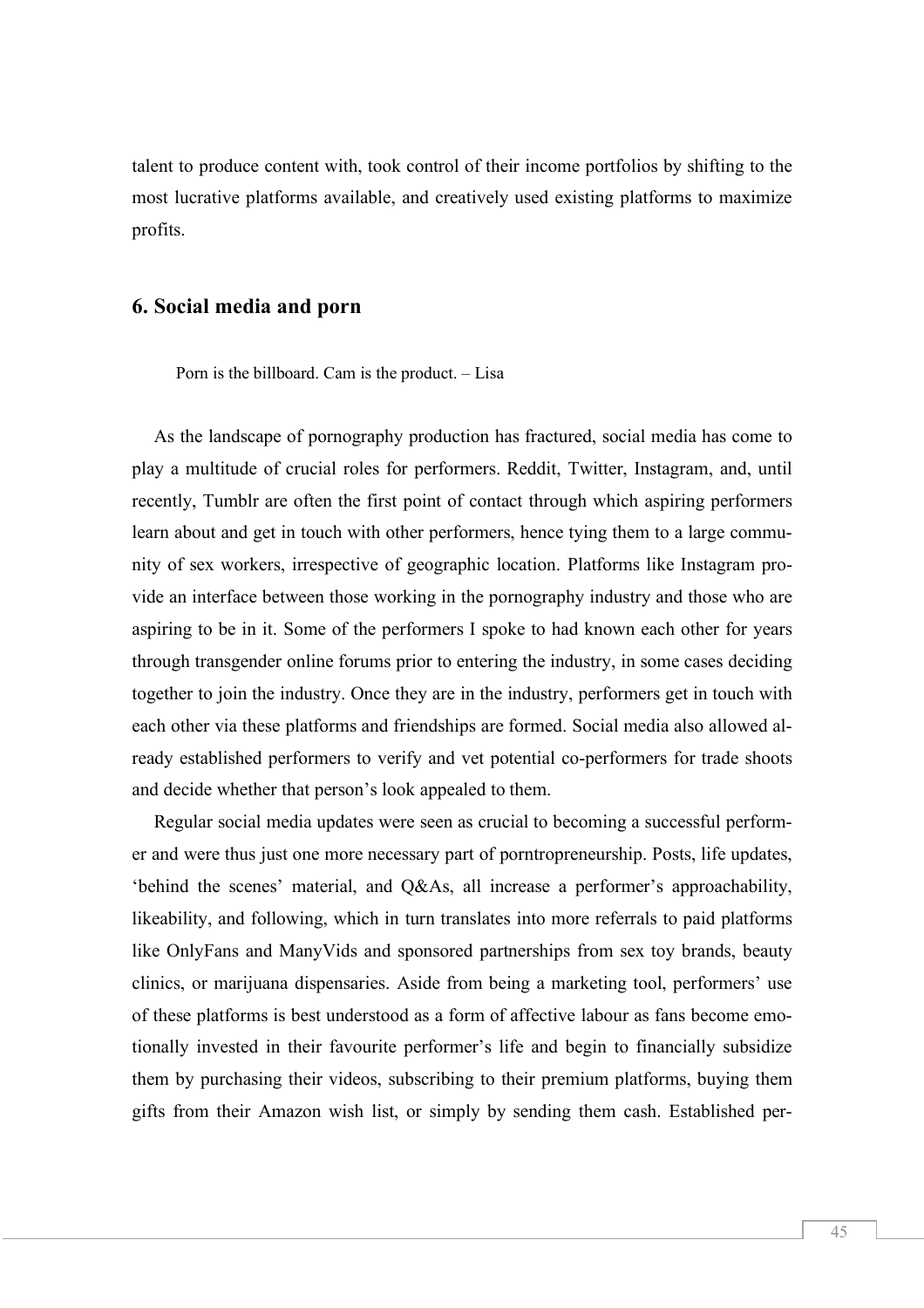formers understood this aspect of their work as a central component to their success, as one participant highlighted:

People follow the Instagram and Twitter and stuff to get the pictures. They wanna jerk off to it, they wanna get turned on, but even more are there because they wanna learn more about you, you know... They sought you out… to learn more about you. And so, what they wanna learn is something that's attractive and appetizing, you know? You are a fantasy and you're building that world for them.

Research on sex workers has long highlighted the affective dimension of sex work, pointing to the emotional care sex workers provide as one of the main things, in addition to sex, that attracts clients to sex workers. Most importantly, this research has pointed to the dialectical nature of this affective entanglement, an aspect of their work which many sex workers themselves find fulfilling (Bernstein 2007 and 2001; Brents 2013). I noticed performers regularly asking their fans for advice on Twitter and during cam shows, whether it was how to get their removed social media accounts back, recommendations for video games, advice on moving to another city, which car to purchase, or even whether they ought to invest in property in Venezuela. «After an exciting day, sometimes, I cannot wait till my cam show when I can tell my fans what happened», one informant told me. She knew all of her regular fans by username and ran down a list of about a dozen names and their tipping habits when I asked her about them.

The number of followers a performer has is regularly mentioned in conversations about a performer's success. Having more followers is directly associated with a higher level of fame, status, and income. A higher online following means a higher chance of redirecting potential customers to paying sites to purchase content or products, either by the performers themselves or third-party companies that share a percentage of any subsequent sale with the performer through affiliate links. As is common with the 'influencer economy', it can also translate into sponsored partnerships (Banet-Weiser and Arzumanova 2013; Duffy 2017). Having a large following is in fact so coveted that I heard multiple rumours about performers buying followers. Moreover, performers with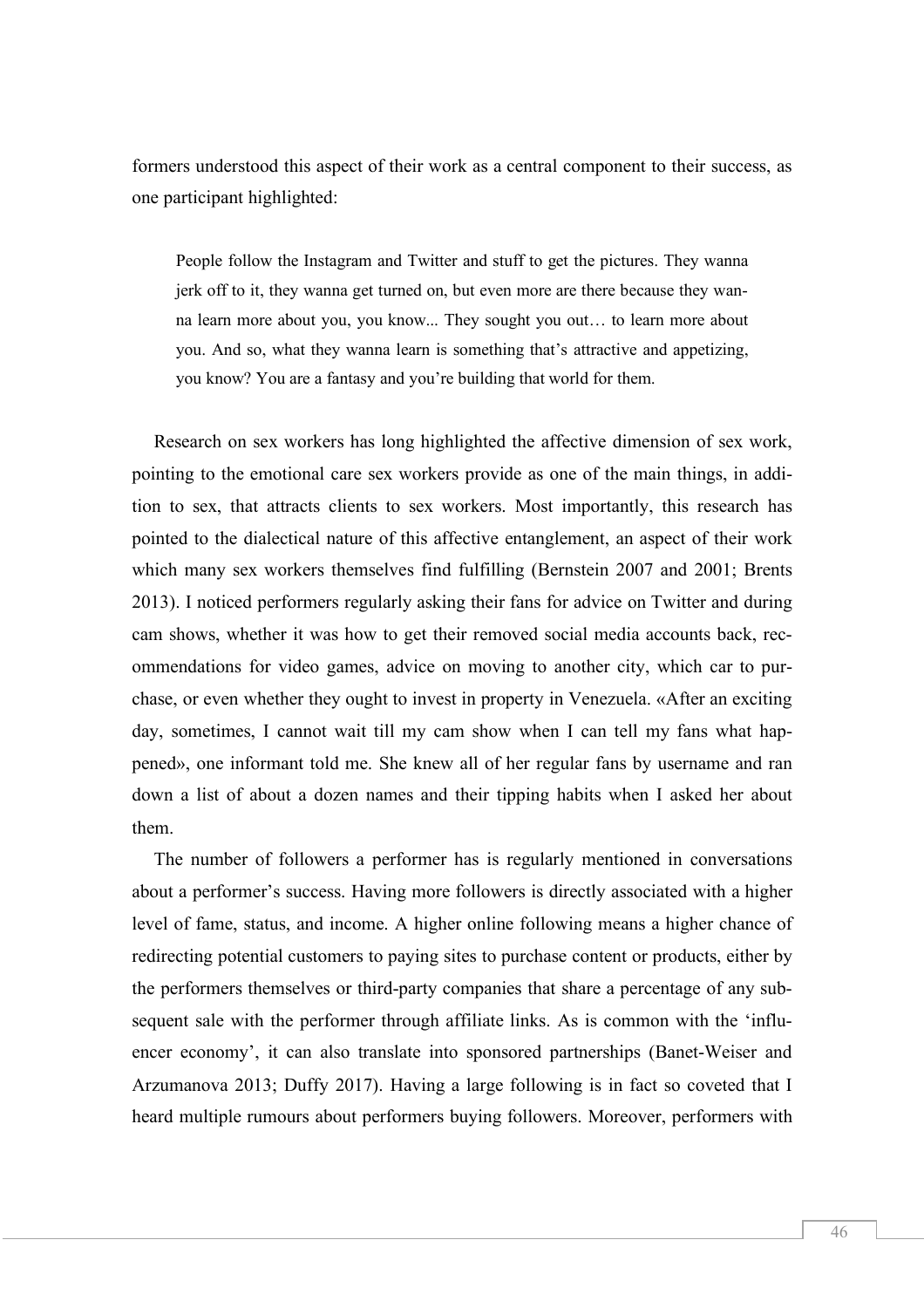a similar social media clout tended to associate with one another. During my field work in Las Vegas, for example, I was part of a small group of performers who might all be considered 'A-listers', with Instagram follower numbers ranging between 50,000 – 250,000. Outside of award shows, conventions, and big social gatherings, such as parties or trans nights at the strip club, performers with lower follower counts typically did not spend much time with those who were considered 'more famous'. A celebrity culture and hierarchy within the industry became apparent and was particularly obvious on one of my trips to Los Angeles where I spent time with a group of lesser known performers, all with less than 10,000 followers. The A-list performers whom I had been spending time with in Las Vegas were the focus of much conversation among the lesser known performers. They looked up to my Las Vegas informants, regularly following their Instagram stories and discussing how well curated their cam shows were and how many people they attracted to their shows. They asked me about their private lives, including whether this or that performer was single or had started dating another performer.

With follower count being a currency for fame and status, there is a complex set of unspoken rules pertaining to social media use. Typically, a performer with less followers will try to post a photo with a performer with more followers, thus signalling a certain 'upward' mobility in terms of success and the possibility of growing their own follower count. Unless they have a similar number of followers, the person with more followers will often not reciprocate sharing the photo, except if they take a particular liking to that person, which is then considered giving someone 'a boost'. A lack of explicitly stated etiquette paired with an omnipresence of social media usage often led to arguments about social media. One informant, for instance, complained that she got into an argument with her partner because she re-tweeted less of her tweets and did not post as frequently about their relationship as her partner did.

The virtually ubiquitous desire for a greater social media following is in many ways an agentic response by performers to their workplace logic. Follower size not only equates with higher sales and more loyal fans but is also taken into consideration when it comes to deciding who can demand higher pay, who gets to take the coveted center position on porn Dvd covers, and who is 'in demand'. Much like for beauty vloggers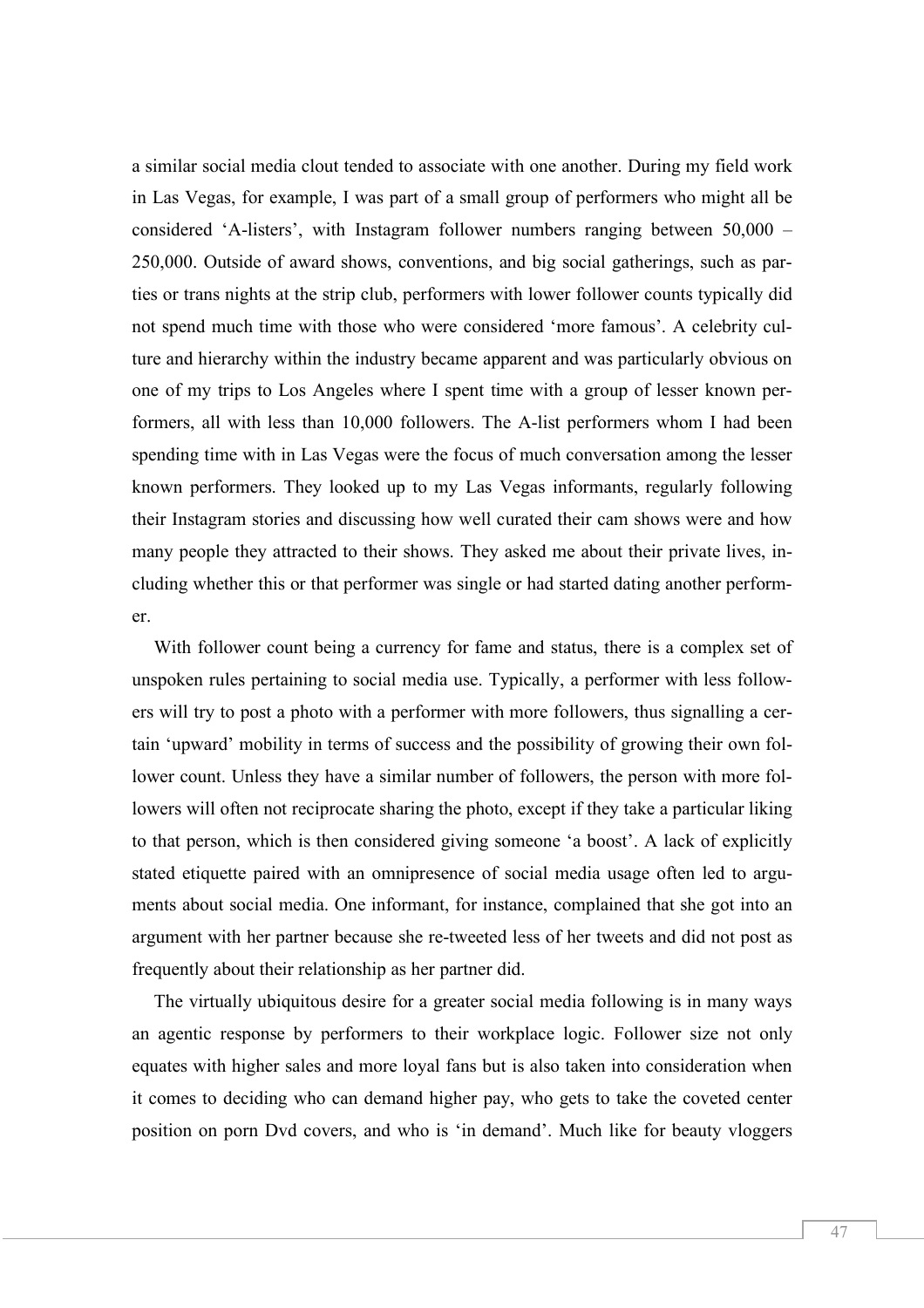(Elias and Gill 2018; Gill 2003), social media functions as a portfolio and resume for performers, showcasing their distinct look and level of acclaim to prospective studios. Most award shows now have a category for best online and social media personality, rewarding those who engage actively with their fans and build a large following. Platforms such as Twitter and Instagram are also commonly used by the booking agents of production companies to contact new and aspiring performers, as well as established ones whose contact information they do not have. A social media presence is particularly important in the trans pornography side of the industry as performers do not have agents and thus often the only way for a production company to contact someone is through social media.

While joining the industry ties performers into an aesthetic hierarchy centered around cisnormativity and straight porn aesthetics, social media has enabled performers to assume greater bodily agency by allowing them to create, showcase, and grow their personal look. As long as performers manage to build a big social media following, they are considered 'in demand' and will typically get contacted for shoots. This has led to at least a partial, visual diversification of the performer pool, as those who would otherwise be considered 'niche' or not conventionally attractive are still taken seriously in terms of their potential to generate sales. This, in turn, has allowed performers to build a brand based on a particular look or set of fetishes, which many feel represents them more accurately than the more classic "porno look", characterised by one research participant as "glamourous, barbie doll, but not like girl next door natural". One of my participants, for instance, managed to curate an eclectic style of Japanese hentai inspired feminized masochism in which wearing a pig's nose mask became one of her signature styles, prompting fans to create fan art of her. Despite the fact that in porn breast augmentations are virtually ubiquitous, especially for trans women, she managed to succeed without one, explaining that her natural breasts suited her 'look'. Even though her look and kinks would not be considered mainstream within the industry, she nonetheless managed to build a substantial online following, surpassing many of the other big-name performers in the industry. As a consequence, she was able to shoot with some of the most well-known mainstream cisgender performers and studios and win various industry awards.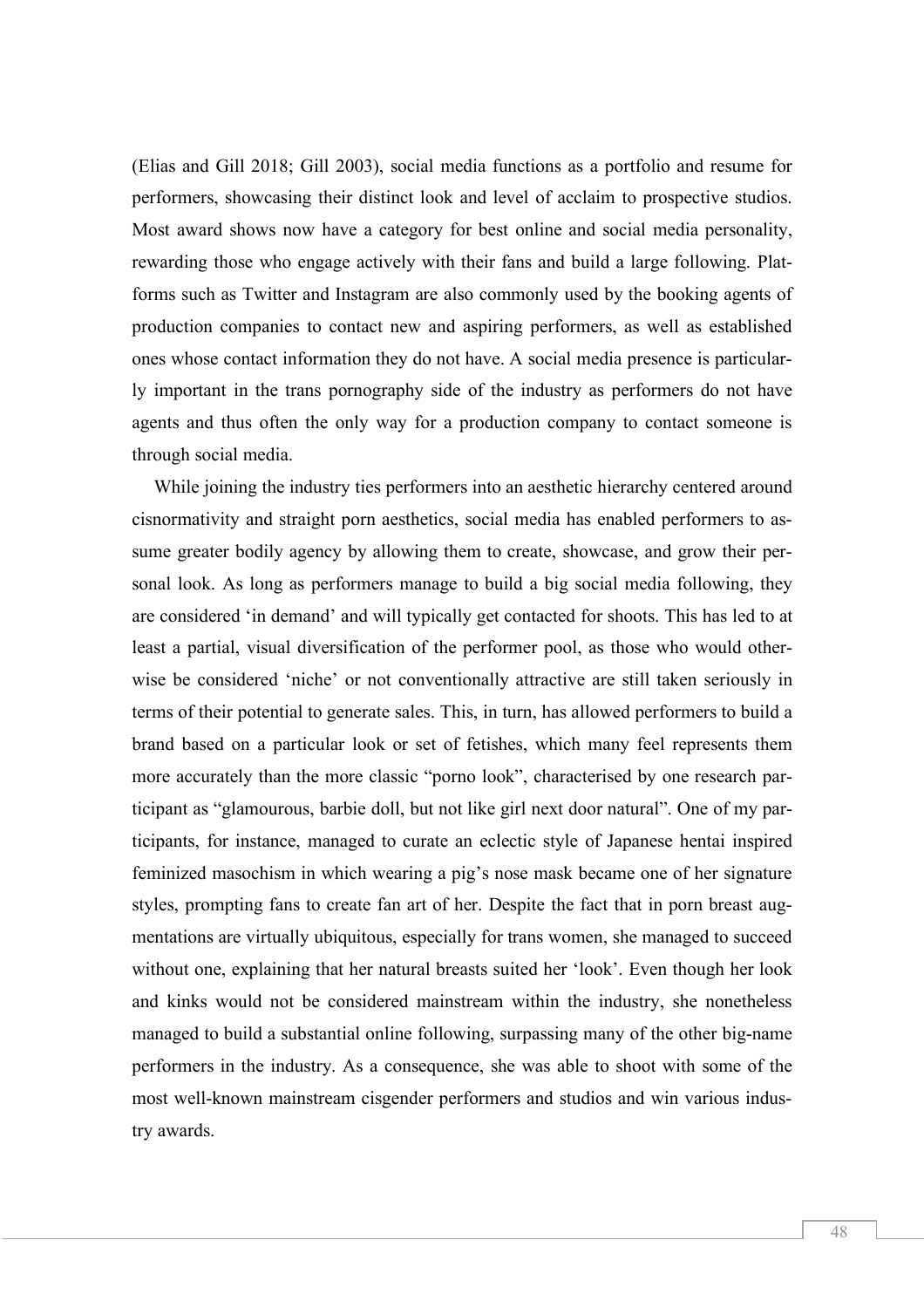#### **7. Becoming Your Brand**

Well... it's hard because you have to invest so much into your character and then it becomes a matter of remembering to turn it off. Like, for me, it can get hard cus I wake up and there's shoot lights surrounding my bed for my webcam show. My bed is a set. It's not somewhere where I instinctfully [sic] know that I'm gonna lay here and rest and catch a breath and stuff. That's a work station and when you're in a work station you are performing as your person... You can forget to turn it off. It can definitely leak into your normal life and a large part why we're successful is that we let that happen cus you need to experience things. You need to experience things so that you can take that experience and make your character more real and believable and more desirable.

From performers re-arranging their closets so that all the clothes from their porn persona are in a separate closet, to various other small acts of rebellion and liberation against their porn persona, separating work identity from personal identity was often very difficult for performers.

In today's competitive 'gig economy', where labour is ample and jobs scarce, the ideal labourer is expected to be flexible, constantly seeking opportunities, and, most importantly, able to stand out from others (Gill and Pratt 2008; Ravenelle 2019; Standing 2011). The dictum to stand out, paired with the emergence of social media, has led to a proliferation of marketing tactics known as "self-branding". Self-branding is the process by which an individual carves out a coherent online identity, shares material relevant to a target audience, and builds a loyal following on social media, which they then may leverage for income in various ways, be it by being hired, the attainment of speaking engagements, targeted marketing, or the sale of goods and services (Banet-Weiser and Arzumanova 2013; Marwick 2013; Senft 2013; Whitmer 2019). In a world in which there is ample explicit material online, self-branding has become crucial to success in porn. Much like universally recognisable corporate brands, performers often think of and talk about themselves as brands. Just like a well-known corporation can use its reputation to sell a range of goods and services, a strong personal brand allows performers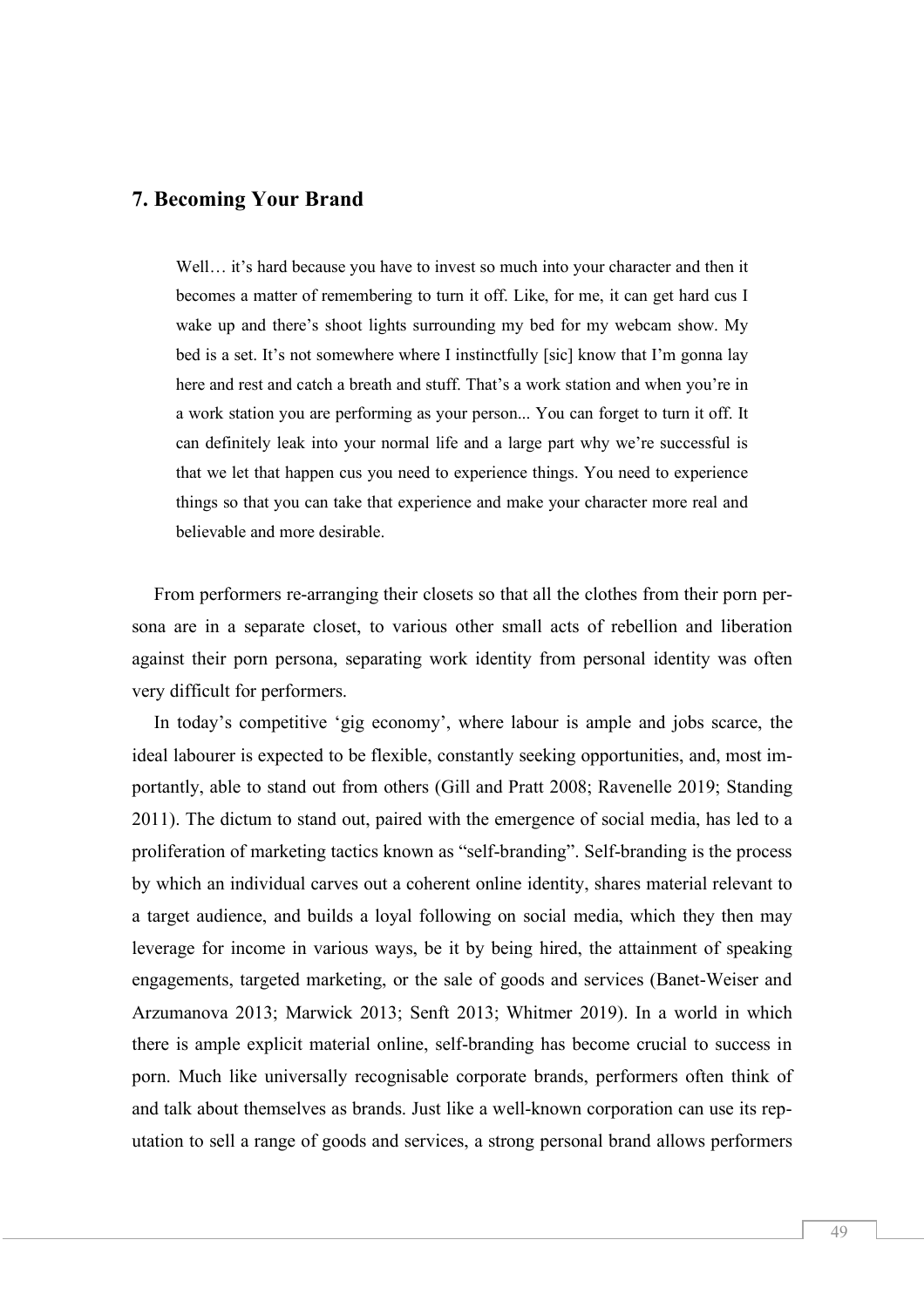to stand out and be instantly recognisable, which mean they can therefore charge more across their various services. From platinum blonde Baywatch bombshell, to  $1950<sub>s</sub>$  pinup model, to tattooed rock chick with elven shaped ears, to Midwestern girl next door, porn is about selling fantasies and the ability to embody a particular fantasy especially well is what distinguishes the porn performer from the porn star. At a social event, one performer once complained to me that she was not happy with her breast augmentation surgery. When asked why she felt that way, she replied: "I wanted more natural looking boobs, but instead they gave me these perky boobs. It doesn't really go with my look", which she described as: "Anime-inspired pixie chick".

While social media was viewed as an essential part of performers' professional lives, there were also downsides to it, something that a growing body of research now points to (Duffy 2017; Hillis 2009; Marwick 2012; Zuboff 2019a and 2019b). In addition to users of social media spending large amounts of time on these platforms, the use of selfbranding techniques, especially for those who rely on it professionally, often involves a process of ongoing self-surveillance, or what Marwick (2013) calls "maintaining a dual gaze". This process of self-assessment can be emotionally exhausting and anxiety provoking as users continuously measure themselves against competitors and evaluate which posts garner the most likes and engagement. Whenever my informant and housemate was at home, for instance, she was on her phone, updating her status, filming herself rolling in her bed, or catching up on her fellow performers' Instagram stories. It was hard to distinguish when she was working and when she was not. She would regularly come into my room, bringing to my attention what someone in the industry had said or done, or when they changed their look, went on a holiday, began hanging out with someone previously presumed to be their enemy, or started dating someone we knew. She once came into my room and pointed to another performer's Instagram account, claiming that she had stolen her signature Instagram poses. As I looked at her phone I noticed that her Instagram feed consisted mainly of other performers. She complained that one performer had recently scored a shoot with a well-known cisgender performer, a scene she thought she would have been well suited for, and that another performer was wearing a lingerie set that she also owned to a shoot. Competition seemed always visible and at hand.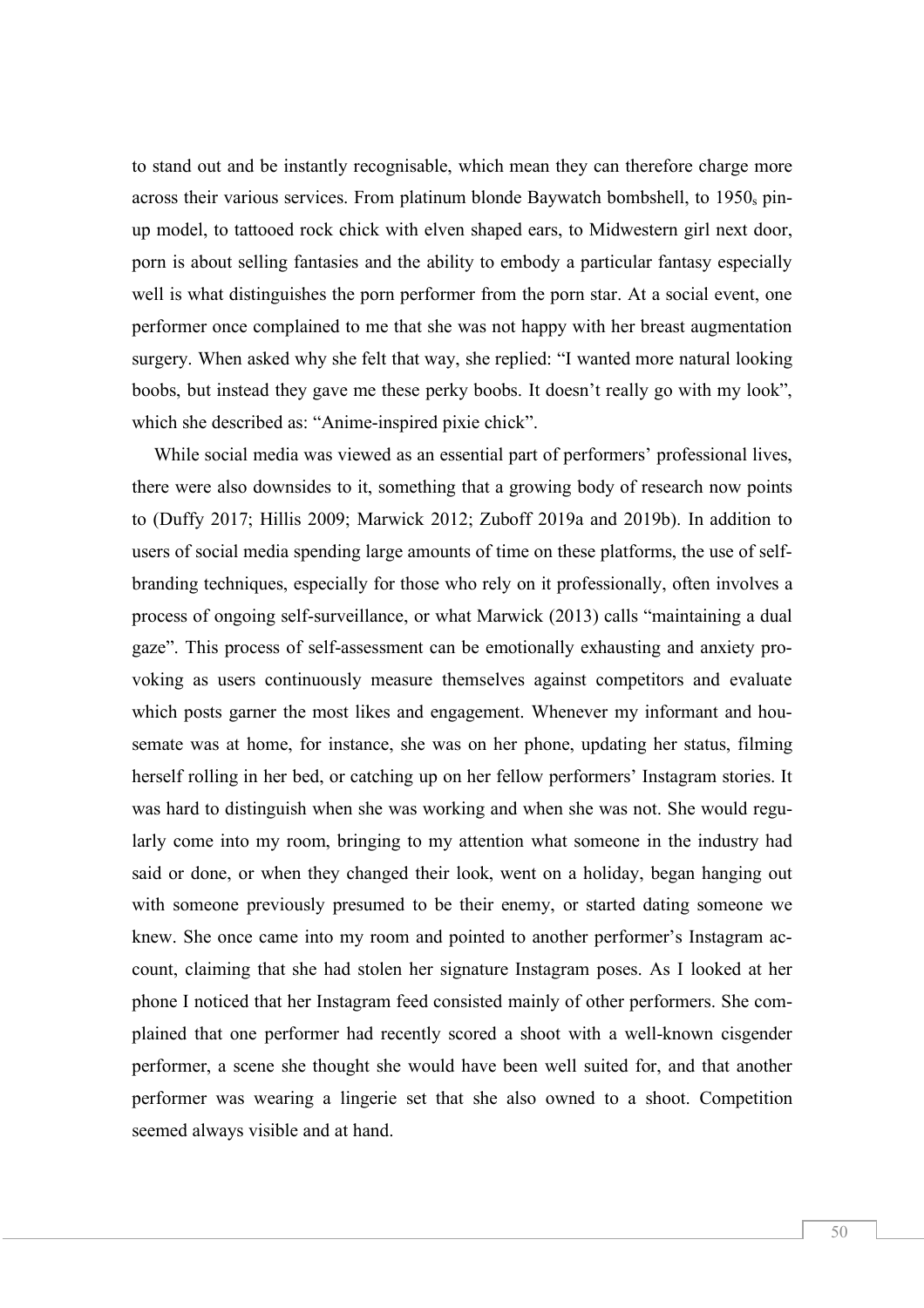Ongoing self-surveillance is further exacerbated by the fact that users constantly censor aspects of themselves which are either not suitable for work or clash with their brand identity. Thus, despite the fact that authenticity features prominently in selfbranding discourse, the requirement to micro-manage one's brand and cater to a particular audience, highlights that users are required to present a narrowly curated image of themselves (Senft 2013). While in most jobs this means explicitly excluding 'unprofessional' actions such as drinking alcohol, doing drugs, partying, and having sex, in porn, this exists too. In the words of a performer appearing on a social media panel at the annual XBiz Show in Los Angeles: "Nothing negative. No sports, no politics. Your job is to entertain."

One of the most significant issues with social media is that users frequently report hurt feelings due to negative comments and interactions, which can cause particular distress to those who are already vulnerable, marginalised, or suffer from mental health issues (Aboujaoude, Savage, Starcevic and Salame, 2015; Duarte, Pittman, Thorsen, Cunningham and Ranney 2018; Nikolaou 2017). Online bullying and mental health is one of the biggest issues faced by performers in the industry today and is commonly seen as a contributing factor in regularly occurring suicide cases, not least since the highly publicized suicide of August Ames two years ago (Horn 2017). Performers are visible and easy targets and stories of stalkers, bullies, and trolls were a common conversation topic during my research (Backman 2019). Because much of a performer's desirability relies on an affective relationship with loyal fans, performers regularly read and interact with comments on their social media, despite some of these comments being extremely hurtful. From people nit-picking every aspect of or change in a performer's appearance to criticizing who they worked with or what content they shot, social media criticism seemed to be a constant fixture in their lives, even if they consciously decided not to interact with it. Regular trolls and bullies aside, many performers had stories of obsessive stalkers who tried to track them down, threatened their lives and even caused them to move houses. One of my participants always carried a gun in her handbag, because a former client had become obsessed with her and began to stalk and threaten her. Another participant dealt with an online stalker for more than two years. This person commented daily on her posts, and even after being blocked they created new social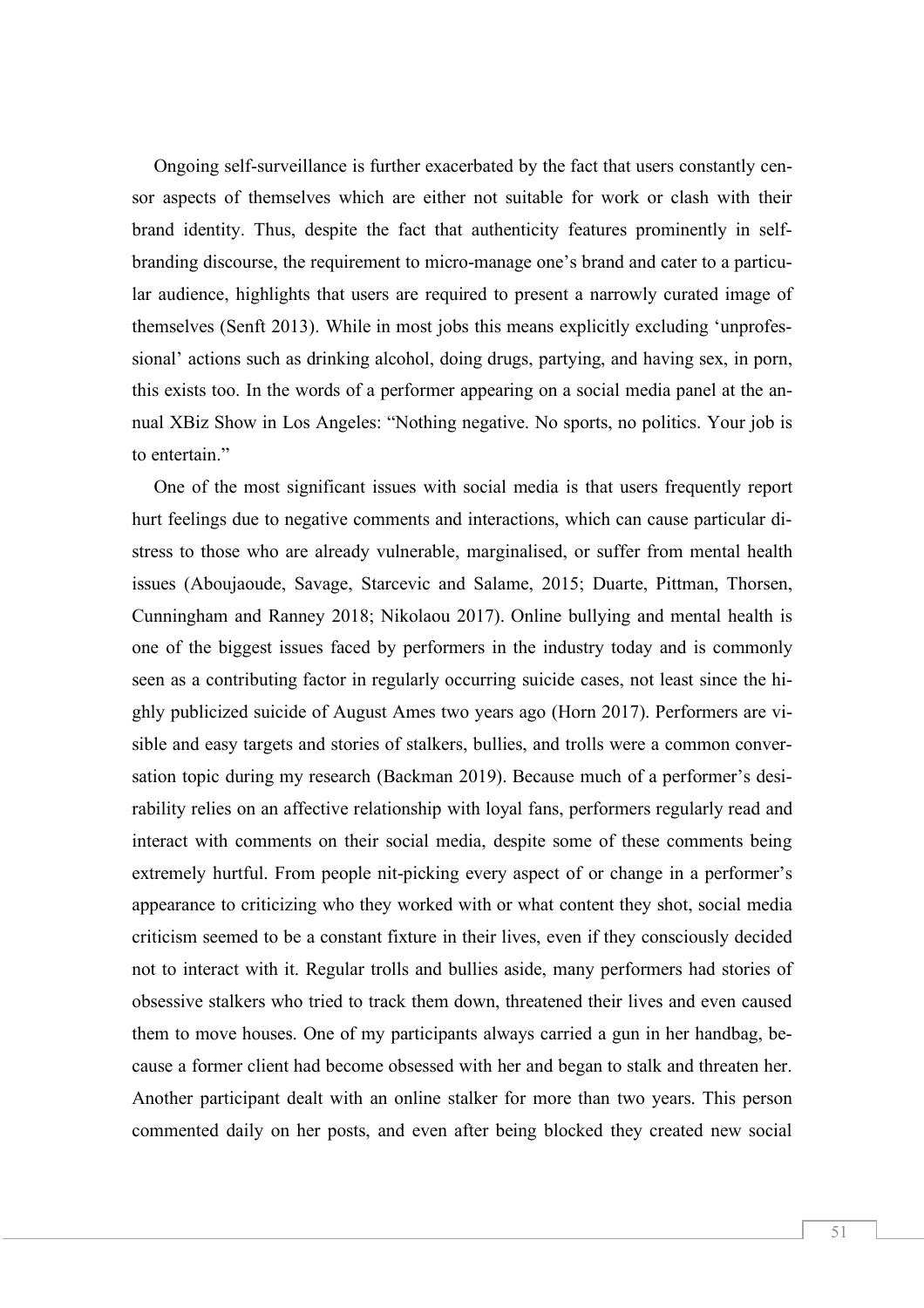media accounts to continue the harassing behaviour, which spilled over to others in the industry, including me.

Online bullying not only came from strangers but also from people within the industry. Public twitter 'feuds' were a near-daily occurrence in the industry and have become a mainstay feature of an online culture centered around outrage, 'roasting', and 'cancelling' (Berry and Sobieraj 2014; Bromwich 2018; Rommelmann 2019). During my research I observed regular twitter feuds, from the outing of a secret transgender Facebook gossip group that included some trans performers, to the calling out of production assistants over mistreatment on set, to heated arguments about shooting with crossover performers. Concerns about performers' mental health is something the industry is increasingly attempting to address. In June 2019, for instance, the industry publication XBiz World ran a cover story about mental health in the industry, highlighting the stress and vulnerability performers face. The issue highlights performer calls for production companies to step up their efforts and fund sex-worker-affirming mental health services, to implement more policies protecting performers, both on set and from agents who do not have their best interests at heart, and for cam sites to more actively crack down on online bullying.

#### **Conclusion**

The technological, economic, and social landscape within which porn performers operate today has radically transformed over the past few decades. From a growing number of trans talent entering the industry, to the democratisation of the production landscape, studio porn today pays less while the costs associated with being a porn performer remain high. At the same time, porn performers have transformed themselves into internet entrepreneurs, taking advantage of a variety of online platforms, which has allowed them to self-produce content, manage their careers, and draw on a multitude of revenue streams beyond studio pornography. In order to achieve this, porn performers must not only acquire a range of technical skills but, importantly, embody a model neoliberal subjectivity with an ethos of networking, self-branding, self-reliance, and process opti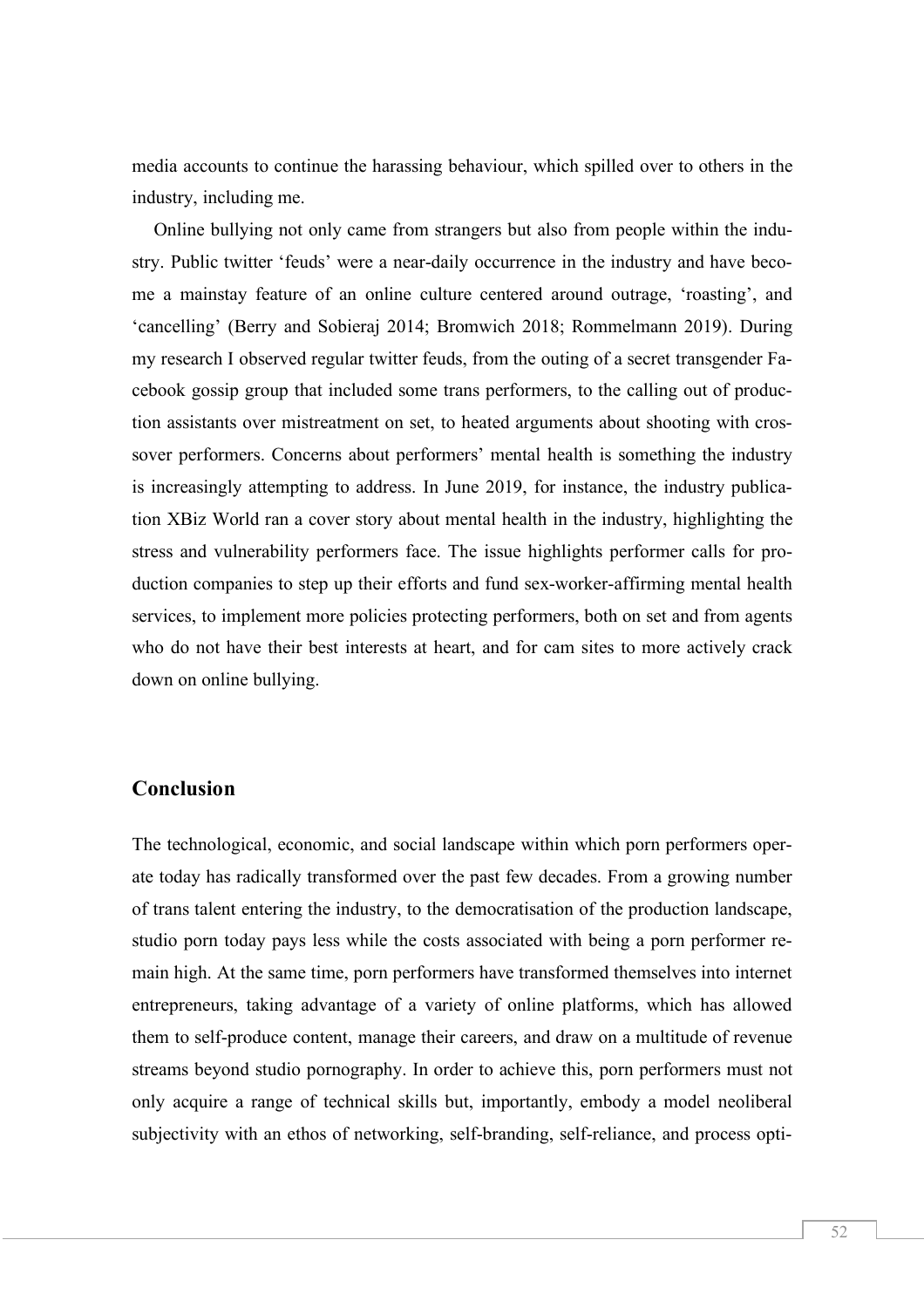misation. Within this neoliberal subjectivity of internet entrepreneurship, social media has come to play a central role, functioning as an empowering tool for socialising, marketing, self-promotion, and self-expression, which performers leverage to build a following and earn an income. Concurrently, the centrality of social media to their careers has tied performers to a culture in which "likes", follower count, and engagement are the new currency of fame, dramatically influencing how people relate to one another and how they think about themselves.

In many ways, the experiences of porn performers are by no means unique and mirror the experiences of other cultural workers, from Instagram influencers to YouTube personalities. From the casualisation of the workforce, to the encroachment of neoliberal market logic and 'branding culture' on all aspects of life, performers' experiences are situated within broader socio-economic and technological changes of the  $21<sup>st</sup>$  century (Banet-Weiser 2012; Banet-Weiser and Arzumanova 2013; Duffy 2017; Elias and Gill 2018; Gill and Pratt 2008; Standing 2011; Whitmer 2019). Thus, while being a powerful business tool and helping performers achieve their goals, social media has also led trans performers to experience a heightened sense of self-commodification, competition, and even bullying. In that sense, trans porn performers highlight the promises and pitfalls of social media for cultural workers who seize upon it to further their careers while, at the same time, showcasing the ways in which neoliberal market logic has expanded into personal, physical, and intimate spheres of life.

#### **Acknowledgements**

I thank Dr. Lynn Comella for her unending supervision, support and feedback and the University of Nevada, Las Vegas for their ongoing administrative assistance in making this research possible. I would also like to thank my supervisor Dr. Christine Helliwell for her ongoing mentorship during this, at times very challenging, research project. I have sought to take all feedback and suggestions on board and, of course, any errors or inaccuracies in the final version are entirely my own.

#### **Disclosure Statement**

No potential conflict of interest was reported by the author.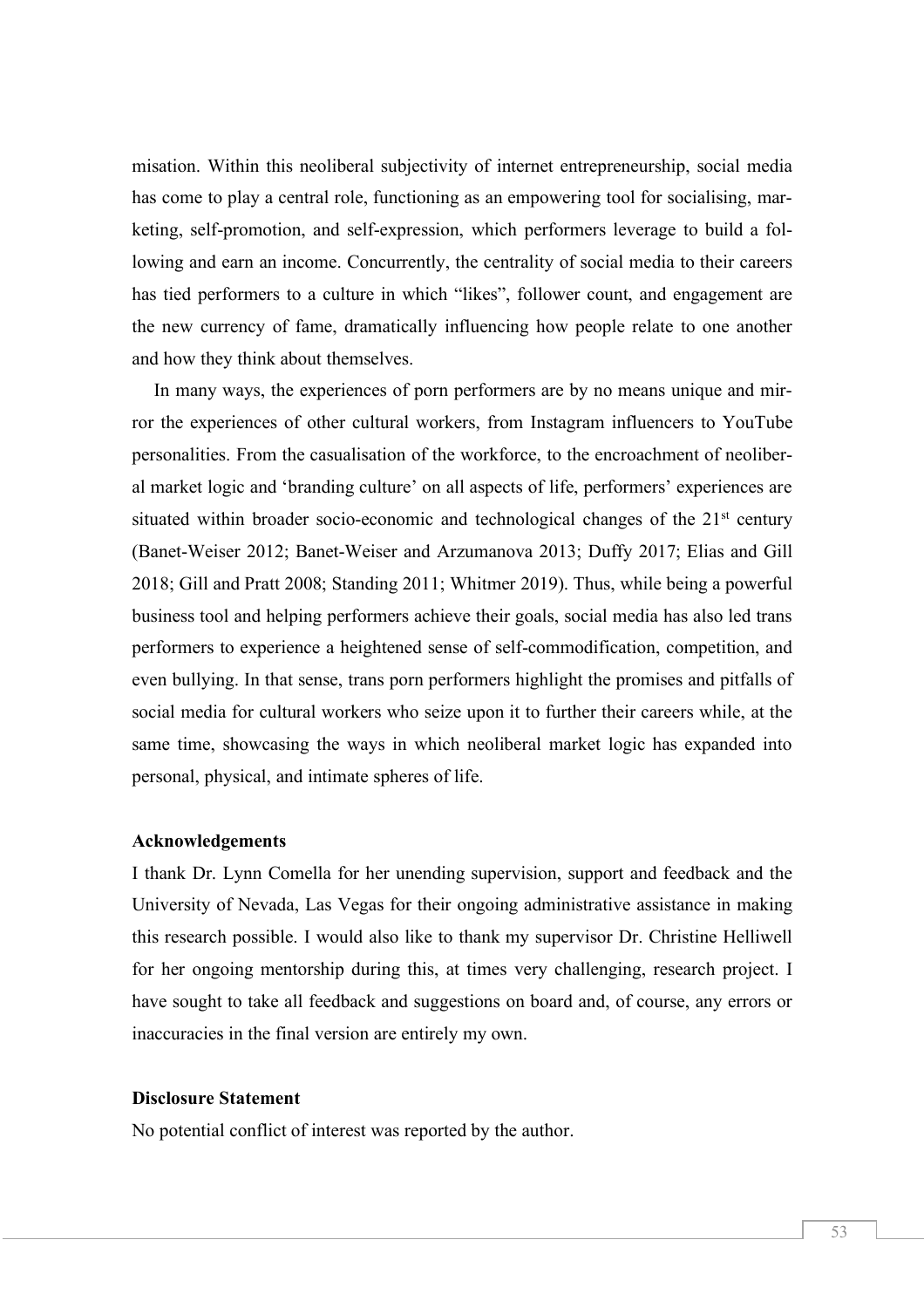#### **Funding**

The research for this paper was made possible by the Australian government's Australian Postgraduate Award (Apa) scholarship, as well as the Australian National University's School of Archaeology and Anthropology field work funding.

#### **References**

- Aboujaoude, E., Savage, M.W., Starcevic, V. and Salame, W.O. (2015), *Cyberbullying: Review of an Old Problem Gone Viral*, in «Journal of Adolescent Health», vol. 57, n. 1, pp. 10-18.
- Abu-lughod, L. (1990), *The romance of resistance: tracing transformations of power through Bedouin women* in «American Ethnologist», vol. 17, n. 1, pp. 41-55.
- Angel, B. (2013), "The Power of My Vagina", in Taormino, T., Shimizu, C.P., Penley, C. and Miller-Young, M (eds.), *Feminist Porn Book The Politics of Producing Pleasure* (pp. 284-286), New York, The Feminist Press at The City University of New York.
- Backman, J. (2019), *Act, Don't React, With Internet Trolls. Xbiz World*, retrieved from https://www.xbiz.com/features/243589/act-dont-react-with-internet-trolls.
- Banet-Weiser, S. (2012), *Authentic TM : the politics and ambivalence in a brand culture*, New York, NY, New York University Press.
- Banet-Weiser, S. and Arzumanova, I. (2013), "Creative authorship: self-actualizing individuals and the self-brand", in Chris, C. and Gerstner, D.A. (eds.), *Media Authorship*, New York, Abingdon, Routledge, pp. 163-179.
- Banks, M., Gill, R. and Taylor, S. (eds.) (2013), *Theorizing cultural work: labour, continuity and change in the cultural and creative industries*, New York, London, Routledge.
- Berg, H. (2014a), *Labouring porn studies*, in «Porn Studies», vol. 1, n. 1-2, pp. 75-79.
- Berg, H. (2014b), *Working for Love, Loving for Work: Discourses of Labor in Feminist Sex-Work Activism*, in «Feminist Studies», vol. 40, n. 3, pp. 693-721.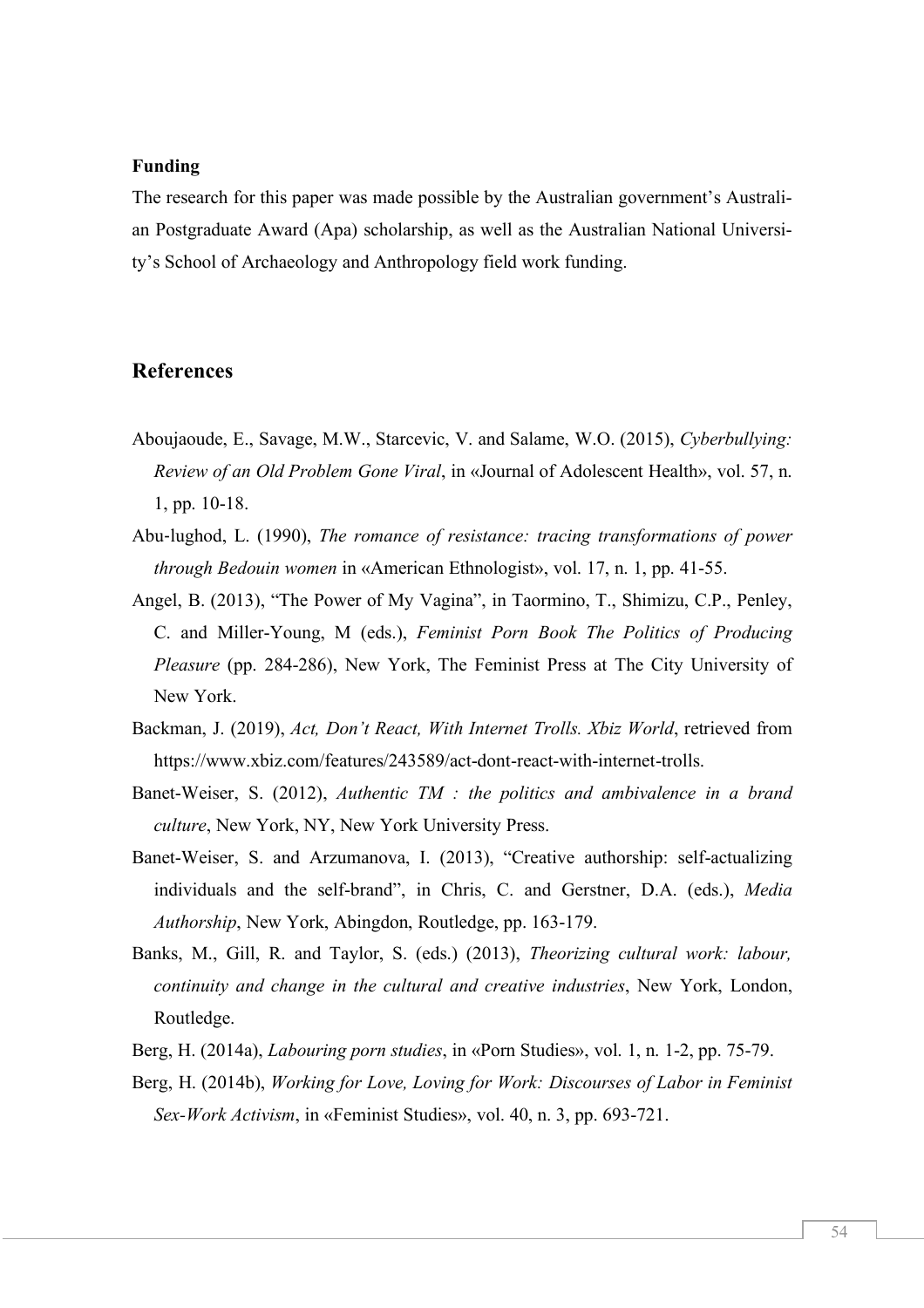- Bernstein, E. (2007), *Temporarily yours: intimacy, authenticity, and the commerce of sex*, Chicago, University of Chicago Press.
- Bernstein, E. (2001), *The Meaning of the Purchase: Desire, Demand and the Commerce of Sex*, in «Ethnography», vol. 2, n. 3, pp. 389-420.
- Bernstein, J. (2019), *How OnlyFans Changed Sex Work Forever*, in «The New York Times», retrieved from https://www.nytimes.com/2019/02/09/style/onlyfans-pornstars.html.
- Berry, J.M. and Sobieraj, S. (2014), *The Outrage Industry: Political Opinion Media and the New Incivility*, New York, Oxford University Press.
- Birch, K. (2017), *A Research Agenda for Neoliberalism*, Cheltenham, UK, Northampton, MA, Usa, Edward Elgar Publishing.
- Blanchard, R. and Collins, P.I. (1993), *Men with sexual interest in transvestites, transsexuals, and she-male*s, in «Journal of Nervous and Mental Disease», vol. 181, n. 9, pp. 570-575.
- Brents, B.G. (2013), "Gender, Emotional Labour and Interactive Body Work: Negotiating Flesh and Fantasy in Sex Workers' Labour Practices", in Wolkowitz, C., Cohen, R.L., Sanders, T. and Hardy, K. (eds.), *Body/sex/work: Intimate, Embodied and Sexualized Labour* (pp. 77-92), Houndmills, Basingstoke, Hampshire, New York, Palgrave Macmillan.
- Bromwich, J.E. (2018), *Everyone Is Canceled: It only takes one thing and sometimes, nothing* – *for fans to dump a celebrity*, in «The New York Times», retrieved from https://www.nytimes.com/2018/06/28/style/is-it-canceled.html.
- Chavalier, M. (2007), *Confessions of a transsexual porn star*, Bloomington, IN, AuthorHouse.
- Clark-Flory, T. (2018), "*I'm Hoping It Won't Decimate My Income": Tumblr's Porn Ban Is Yet Another Setback for Sex Workers*, in «Jezebel», retrieved from https://jeze bel.com/i-m-hoping-it-won-t-decimate-my-income-tumblrs-porn-ba-1830879496.
- Comella, L. (2014), Studying porn cultures, in «Porn Studies», vol. 1, n. 1-2, pp. 64-70.
- Dickson, E. (2015, Jan 26, 2015), *What it's like to be a transgender star at porn's biggest event*, in «The Daily Dot», retrieved from http://www.dailydot.com/irl/transporn-stars-avn/.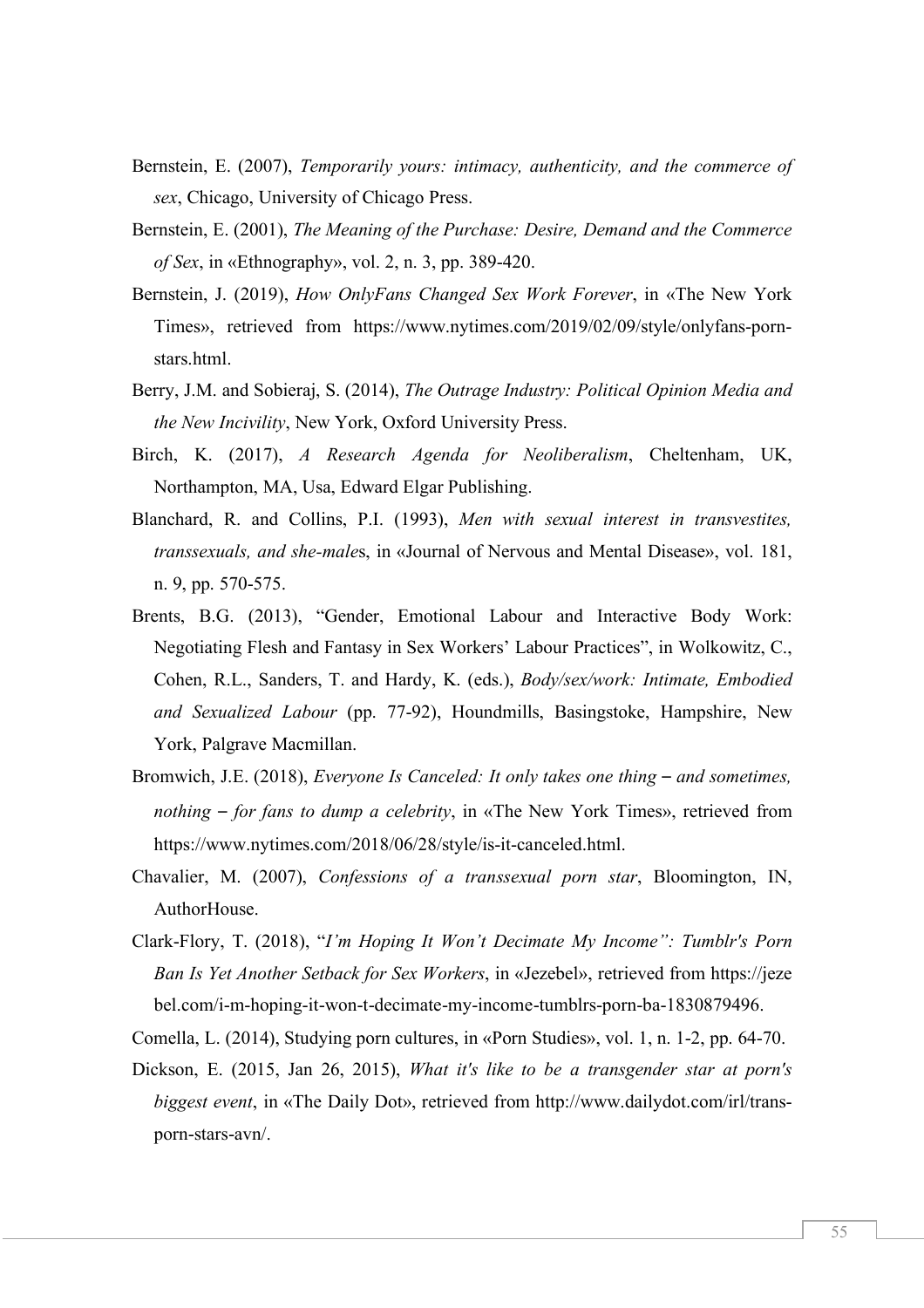- Duarte, C., Pittman, S.K., Thorsen, M.M., Cunningham, R.M. and Ranney, M.L. (2018), *Correlation of Minority Status, Cyberbullying, and Mental Health: A Cross-Sectional Study of 1031 Adolescents*, in «Journal of Child & Adolescent Trauma», vol. 11, n. 1, pp. 39-48.
- Duffy, B.E. (2017), *(Not) getting paid to do what you love: gender, social media, and aspirational work*, New Haven, Yale University Press.
- Elias, A.S. and Gill, R. (2018), *Beauty surveillance: The digital self-monitoring cultures of neoliberalism*, in «European Journal of Cultural Studies», vol. 21, n. 1, pp. 59-77, doi: 10.1177/1367549417705604.
- Escoffier, J. (2011), *Imagining the She/Male: Pornography and the Transsexualization of the Heterosexual Male*, in «Studies in Gender and Sexuality», vol. 12, n. 4, pp. 268-281.
- G., L. (2017), *How Mainstream Porn Is Finally Making Room for Trans Performers*, in «Glamour», retrieved from https://www.glamour.com/story/mainstream-porntransgender-performers.
- Gill, R. (2003), *From Sexual Objectification to Sexual Subjectification: The Resexualisation of Women's Bodies in the Media*, in «Feminist Media Studies», vol. 3, n. 1, p. 100.
- Gill, R. and Pratt, A. (2008), *In the Social Factory?: Immaterial Labour, Precariousness and Cultural Work*, in «Theory, Culture & Society», vol. 25, n. 7-8, pp. 1-30; doi: 10. 1177/0263276408097794.
- Goldberg, G. (2016), *Antisocial media: Digital dystopianism as a normative project*, in «New Media & Society», vol. 18, n. 5, pp. 784-799, doi: 10.1177/146144481454 7165.
- Grooby.com (2019), *Model Payment Information*, retrieved from http://www.grooby. com/model-application-form/.
- Hill-Meyer, T. (2013), "Where The Trans Women Aren't: The Slow Inclusion of Trans Women in Feminist and Queer Porn", in Taormino, T., Shimizu, C.P., Penley, C. and Miller-Young M. (eds.), *Feminist Porn Book The Politics of Producing Pleasure*, New York, The Feminist Press at The City University of New York, pp. 155-163.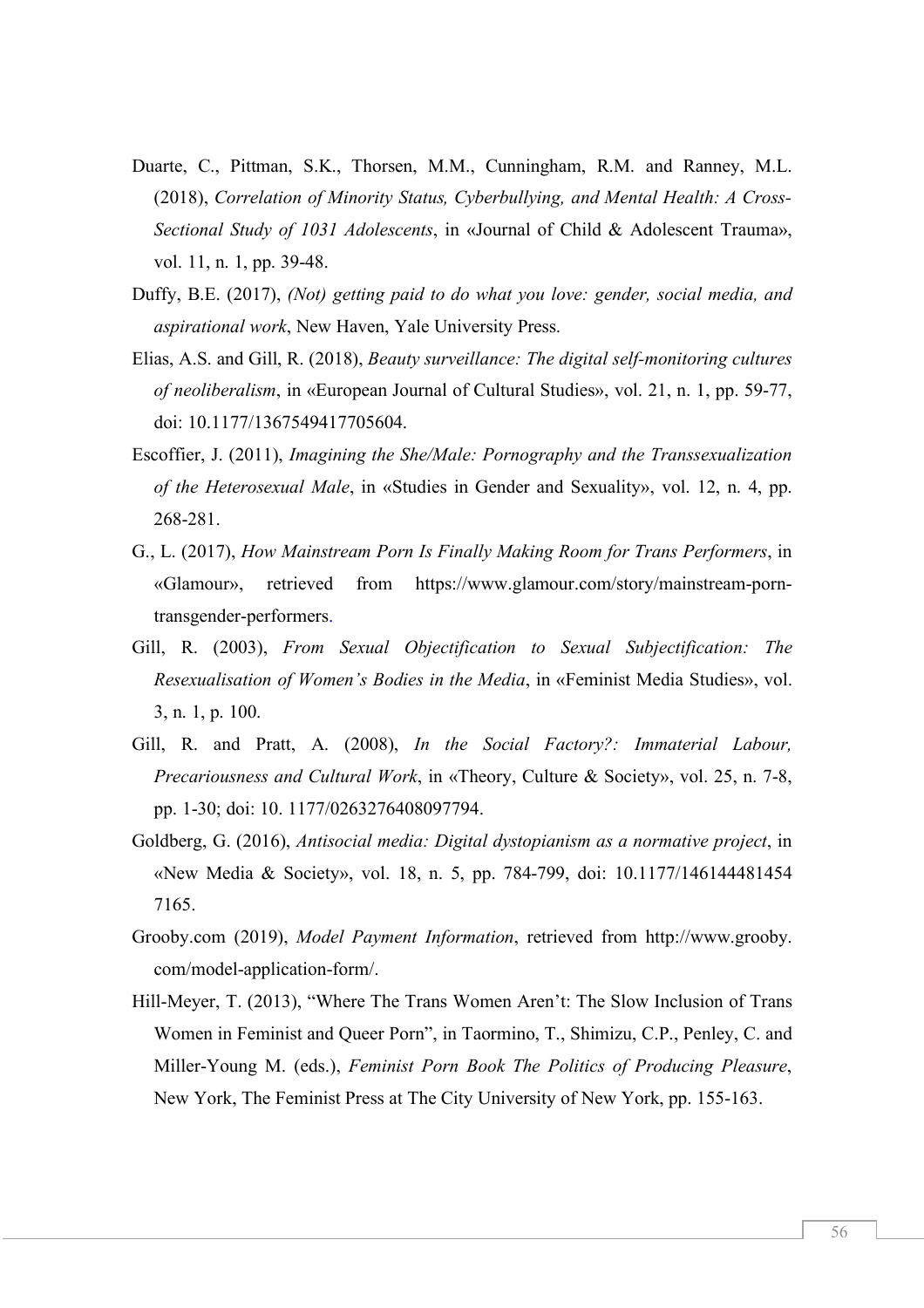- Hillis, K. (2009), *Online a lot of the time: ritual, fetish, sign*, Durham, Duke University Press.
- Horn, T. (2017), *Death of a Porn Star: When August Ames killed herself following controversy on Twitter, it revealed a schism between the gay and straight communities in the porn industry*, in «Rolling Stone», retrieved from https://www.rollingstone.com/ culture/culture-features/death-of-a-porn-star-201939/.
- Hsu, K.J., Rosenthal, A.M., Miller, D.I. and Bailey, J.M. (2016), *Who are gynandromorphophilic men? Characterizing men with sexual interest in transgender women*, in «Psychological medicine», vol. 46, n. 4, pp. 819-827.
- Jeffreys, S. (2016), "Transgender Pronography: The Bimbofication of Women", in Brunskell-Evans, H. (ed.), *The Sexualized Body and the Medical Authority of Pornography: Performing Sexual Liberation*, Newcastle-upon-Tyne, Cambridge Scholars Publishing, pp. 155-174.
- Kipnis, L. (2004), "She-Male Fantasies and the Aesthetics of Pornography", in Gibson, P.C. (ed.), *More dirty looks: Gender, pornography and power*, Durham, Duke University Press, (2 ed., pp. 204-215).
- Mahfouda, S.B.A., Moore, J.K.F., Siafarikas, A.M.D., Zepf, F.D.P. and Lin, A.P. (2017), *Puberty suppression in transgender children and adolescents*, in «Lancet Diabetes & Endocrinology», vol. 5, n. 10, pp. 816-826.
- Marwick, A.E. (2013), *Status Update: Celebrity, Publicity, and Branding in the Social Media Age*, New Haven, Yale University Press.
- Marwick, A.E. (2012), *The Public Domain: Social Surveillance in Everyday Life*, in «Surveillance & Society,», vol. 9, n. 4, pp. 378-393.
- Marwick, A.E. (2015), *Instafame: Luxury Selfies in the Attention Economy*, in «Public Culture», vol. 27, n. 1, pp. 137-160.
- Mauk, D., Perry, A. and Munoz-Laboy, M. (2013), *Exploring the desires and sexual culture of men who have sex with male-to-female transgender women*, in «Archives of Sexual Behavior», vol. 42, n. 5, pp. 793-803.
- Nikolaou, D. (2017), *Does cyberbullying impact youth suicidal behaviors*?, in «Journal of Health Economics», vol. 56, pp. 30-46.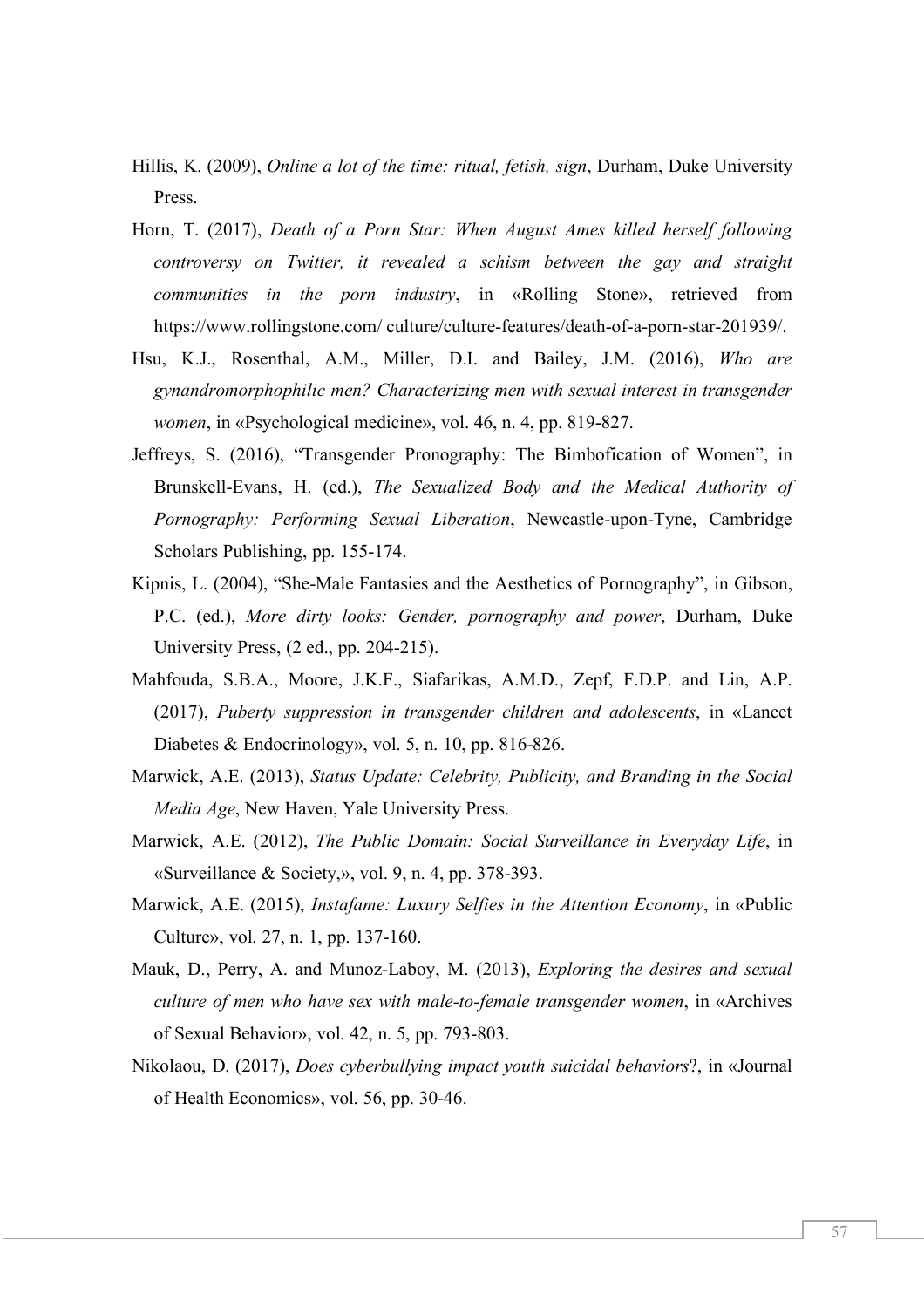- Ogas, O.G.I. and Gaddam, S.A.I. (2011), *A Billion Wicked Thoughts*, in «Discover», vol. 32, n. 6, pp. 46-49.
- Operario, D., Burton, J., Underhill, K. and Sevelius, J. (2008), *Men Who Have Sex with Transgender Women: Challenges to Category-based HIV Prevention*, in «Aids and Behavior», vol. 12, n. 1, pp. 18-26.
- Ortner, S.B. (2006), *Anthropology and social theory: culture, power, and the acting subject*, Durham, Duke University Press.
- Ortner, S.B. (2001), *Specifying Agency: The Comaroffs and Their Critics*, in «Interventions», vol. 3, n. 1, pp. 76-84.
- Panagiotakopoulos, L. (2018), *Transgender medicine-puberty suppression*, in «Reviews in Endocrine and Metabolic Disorders», vol. 19, n. 3, pp. 221-225.
- Phillips, J. (2006), "Walking on the Wild Side: Shemale Internet Pronography", in *Transgender on Screen*, New York, Palgrave Macmillan, pp. 147-164.
- Plemons, E. (2017), *The look of a Woman: Facial Feminization Surgery and the Aims of Trans-medicine*, Durham, Duke University Press.
- Pornhub.com. (2017), *Transgender Porn Searches*, retrieved from https://www.pornhub. com/insights/transgender-searches.
- Pornhub.com. (2018), *2018 Year in Review*, retrieved from https://www.pornhub.com/ insights/2018-year-in-review.
- Ravenelle, A.J. (2019), *Hustle and gig: struggling and surviving in the sharing economy*, Oakland, University of California Press.
- Ravenelle, A.J. (2017), *Sharing economy workers: selling, not sharing*, in «Cambridge Journal of Regions, Economy and Society», vol. 10, n. 2, pp. 281-295. doi: 10.1093/ cjres/rsw043.
- Rogers, M.F. (1992), *They All Were Passing: Agnes, Garfinkel, and Company*, in «Gender and Society», vol. 6, n. 2, pp. 169-191.
- Rommelmann, N. (2019), *Outrage culture is out of control*, in «The Los Angeles Times», retrieved from https://www.latimes.com/opinion/op-ed/la-oe-rommelmannme-too-portland-20190222-story.html.
- Sanders, T. (2005), *"It's Just Acting": Sex Workers' Strategies for Capitalizing on Sexuality*, in «Gender, Work & Organization», vol. 12, n. 4, pp. 319-342.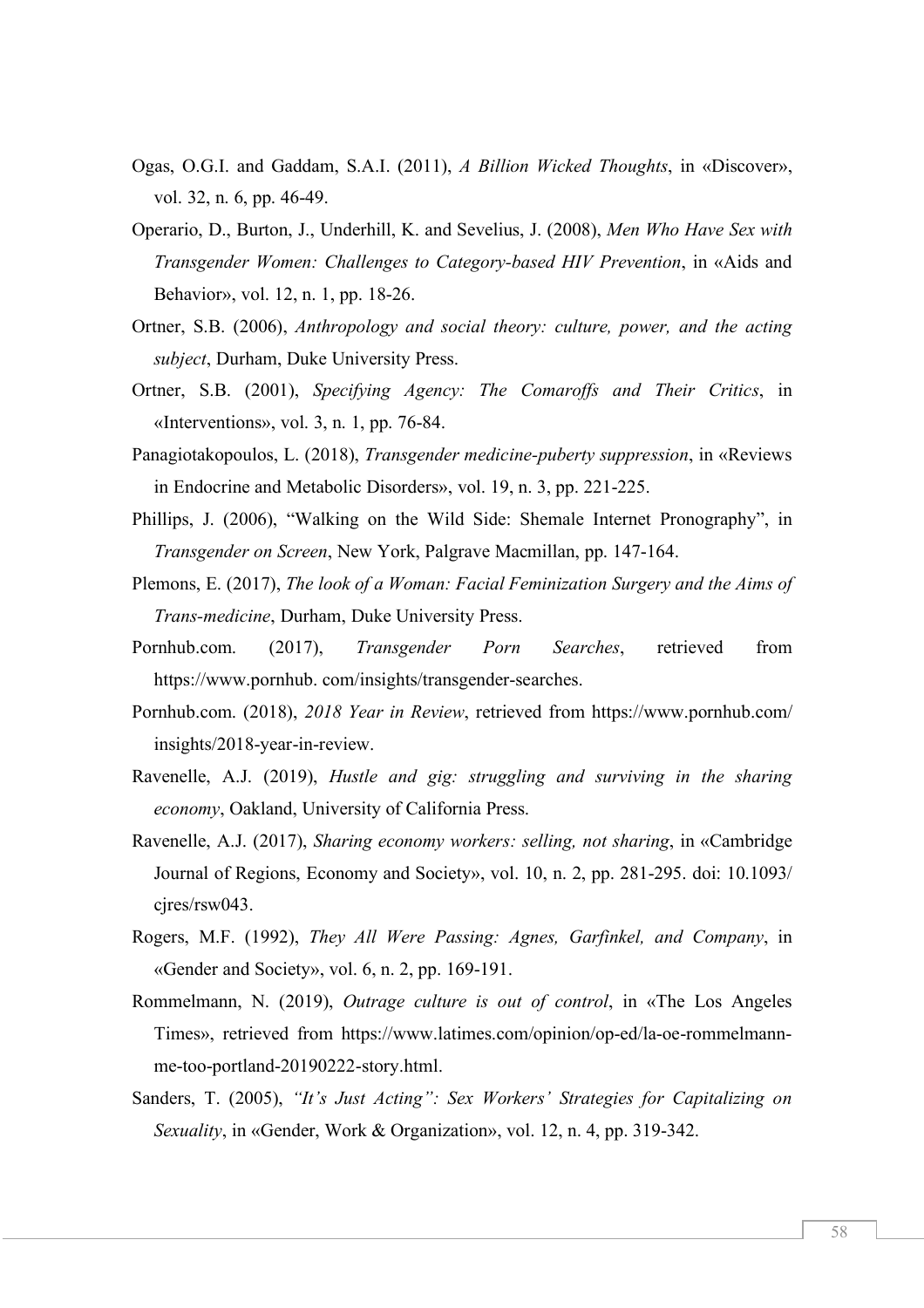- Sausa, L.A., Keatley, J. and Operario, D. (2007), *Perceived Risks and Benefits of Sex Work among Transgender Women of Color in San Francisco*, in «Archives of Sexual Behavior», vol. 36, n. 6, pp. 768-777.
- Senft, T.M. (2013), "Microcelebrity and the Branded Self", in Hartley, J., Burgess, J. and Bruns, A. (eds.), *A Companion to New Media Dynamics*. Hoboken, UK, John Wiley & Sons.
- SimilarWeb.com. (2017), July 2019 Overview: pornhub.com, retrieved from https:// www.similarweb.com/website/pornhub.com.
- Standing, G. (2011), *The Precariat: The New Dangerous Class*, London: Bloomsbury Academic.
- Steinbock, E. (2014), *Pornography*, in «Transgender Studies Quarterly», vol. 1, n. 1-2, pp. 156-158, doi: 10.1215/23289252-2399893.
- Steinbock, E. (2016), "Look! But Also: Touch!: Theorizing Images of Trans Eroticism Beyond a Politics of Visual Essentialism", in Avramopoulou, E. and Peano, I. (eds.), *Porno-Graphics and Porno-Tactics: Desire, Affect, and Representation in Pornography*, Earth, Milky Way, punctum books, pp. 59-75.
- Steinmetz, K. (2014, June 9), *The Transgender Tipping Point: America's Next Civil Rights Frontier*, in «Time Magazine».
- Sycamore, M.B. (2006), *Nobody Passes: Rejecting the Rules of Gender and Conformity*, Berkeley, Seal Press.
- Tarrant, S. (2016), *The Pornography Industry: What everyone needs to know*, New York, Oxford University Press.
- Tibbals, C.A. (2014), *Gonzo, trannys, and teens current trends in US adult content production, distribution, and consumption*, in «Porn Studies», vol. 1, n. 1-2, pp. 127- 135, doi: 10.1080/23268743.2013.863659.
- Turner, G. (2019a), *Instagram and the "War on Porn": An XBIZ Explainer,* in «Xbiz.com», retrieved from https://www.xbiz.com/news/243584/instagram-and-thewar-on-porn-an-xbiz-explainer.
- Turner, G. (2019b), *Twitter, Instagram Fail to Stop Shadowy Campaign Against Porn Stars,* in «Xbiz.com», retrieved from https://www.xbiz.com/news/243506/twitterinstagram-fail-to-stop-shadowy-campaign-against-porn-stars.